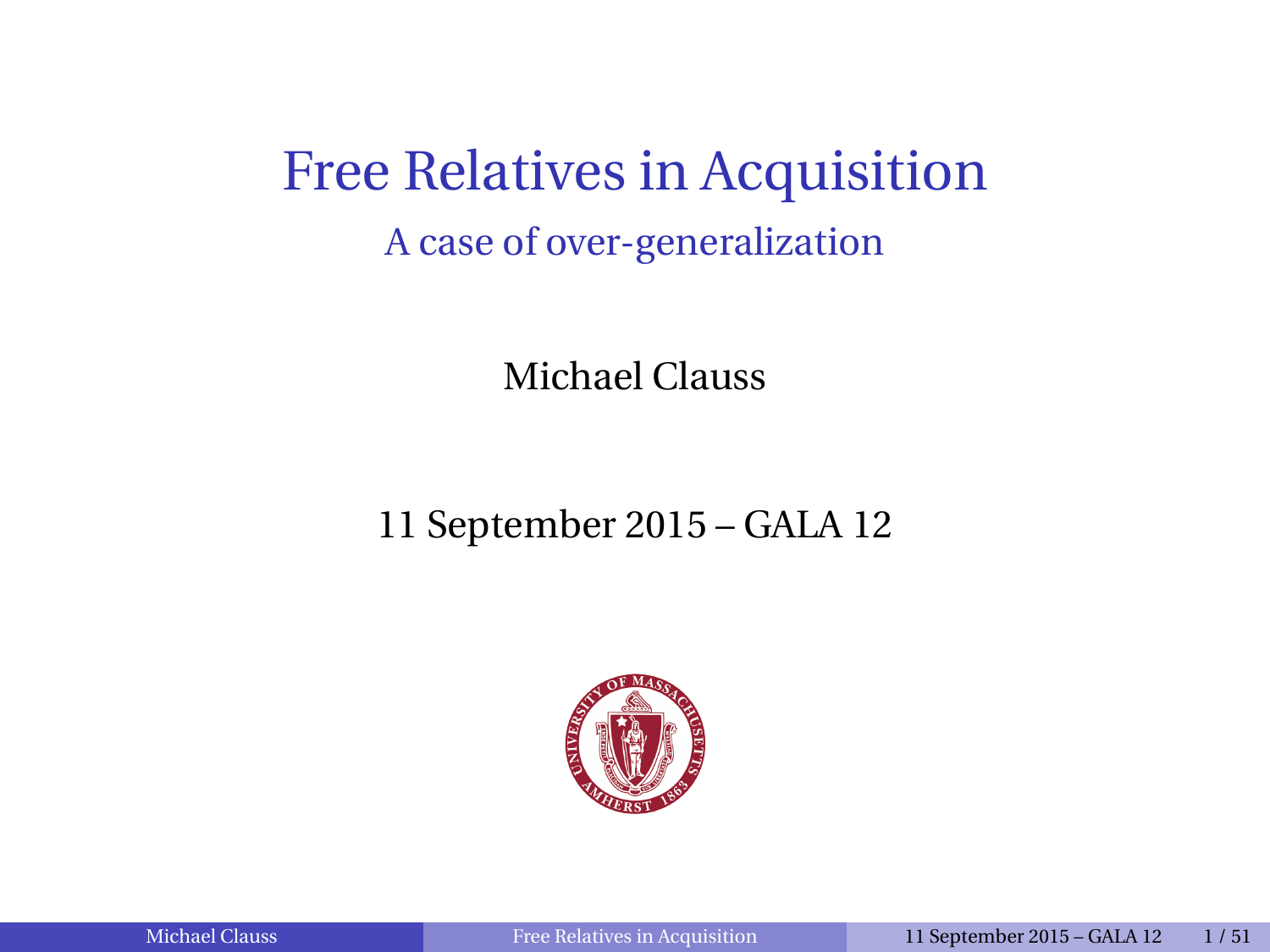# To learn a language

What are the goals of a language learner?

- 1 To learn a set of allowable strings and structures
	- John wrote what (\*book) Molly read
	- John wondered what (book) Molly read
- 2 To learn a set of allowable form-meaning pairs
	- [what Molly read] corresponds to two meanings [what book Molly read] corresponds to one
- 3 **The connection between 1 and 2**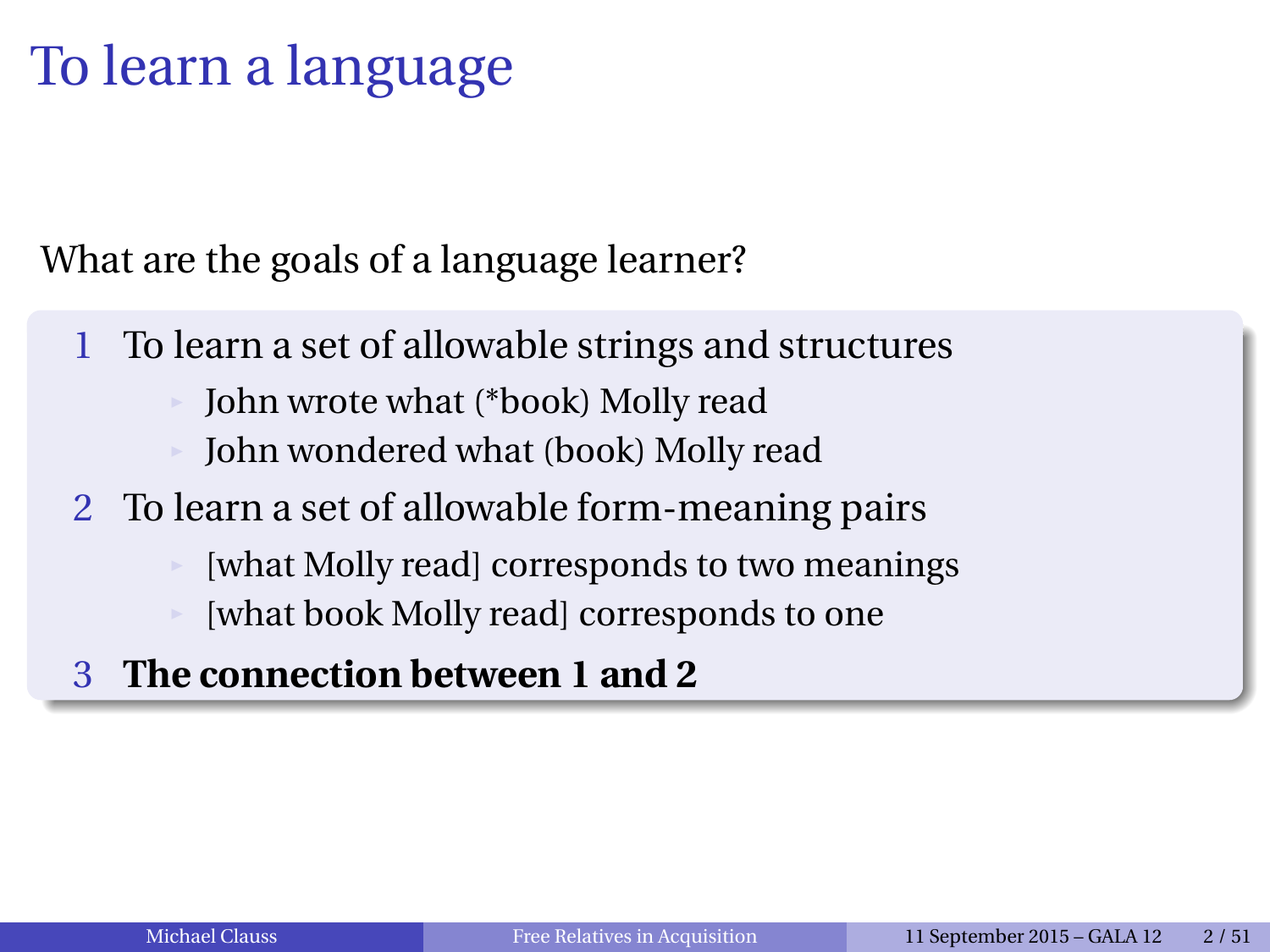### **Outline**

- **Free Relatives and Wh Movement**
- Systematic Disambiguation
- Experiment
- Syntactic consequences
- Further explorations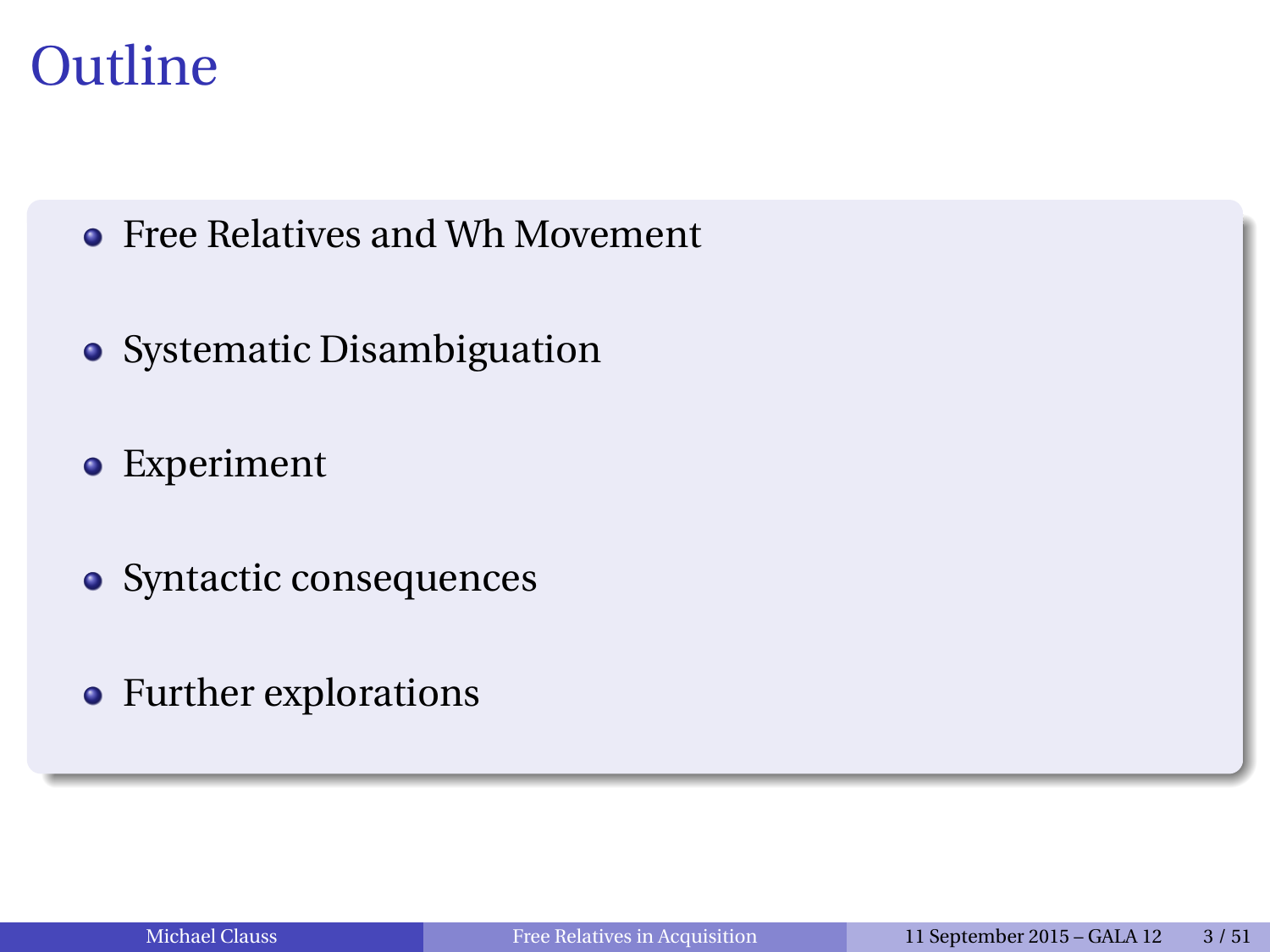### **Outline**

#### **Free Relatives and Wh Movement**

- Key data from adult and child grammars.
- Systematic Disambiguation

#### Experiment

- Syntactic consequences
- Further explorations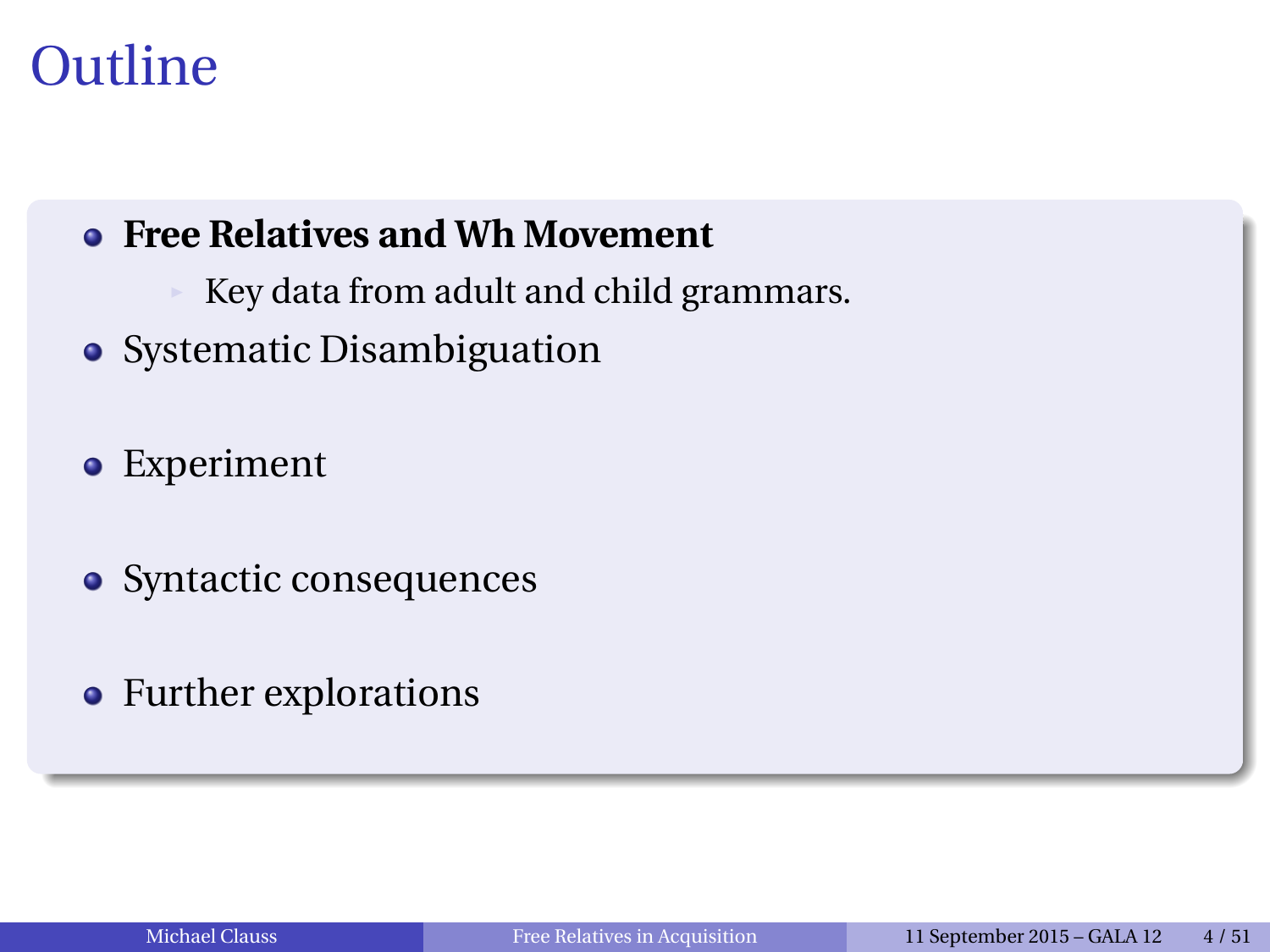Wh-movement has, in much classic syntactic work, been assumed to be essentially a single generalized operation used to derive a number of constructions by moving a Wh operator to the specifier of a clause (Chomsky 1977, etc.)

#### Wh Constructions

- [*CP* **What** did John see *t*]
- The thing [*CP* **which** John saw *t*]
- $\bullet$  John is tough  $\left[$ <sub>*IP*</sub> **OP** to see *t* $\left[$
- It's John  $\begin{bmatrix} C_P & \mathbf{OP} \end{bmatrix}$  that I saw *t*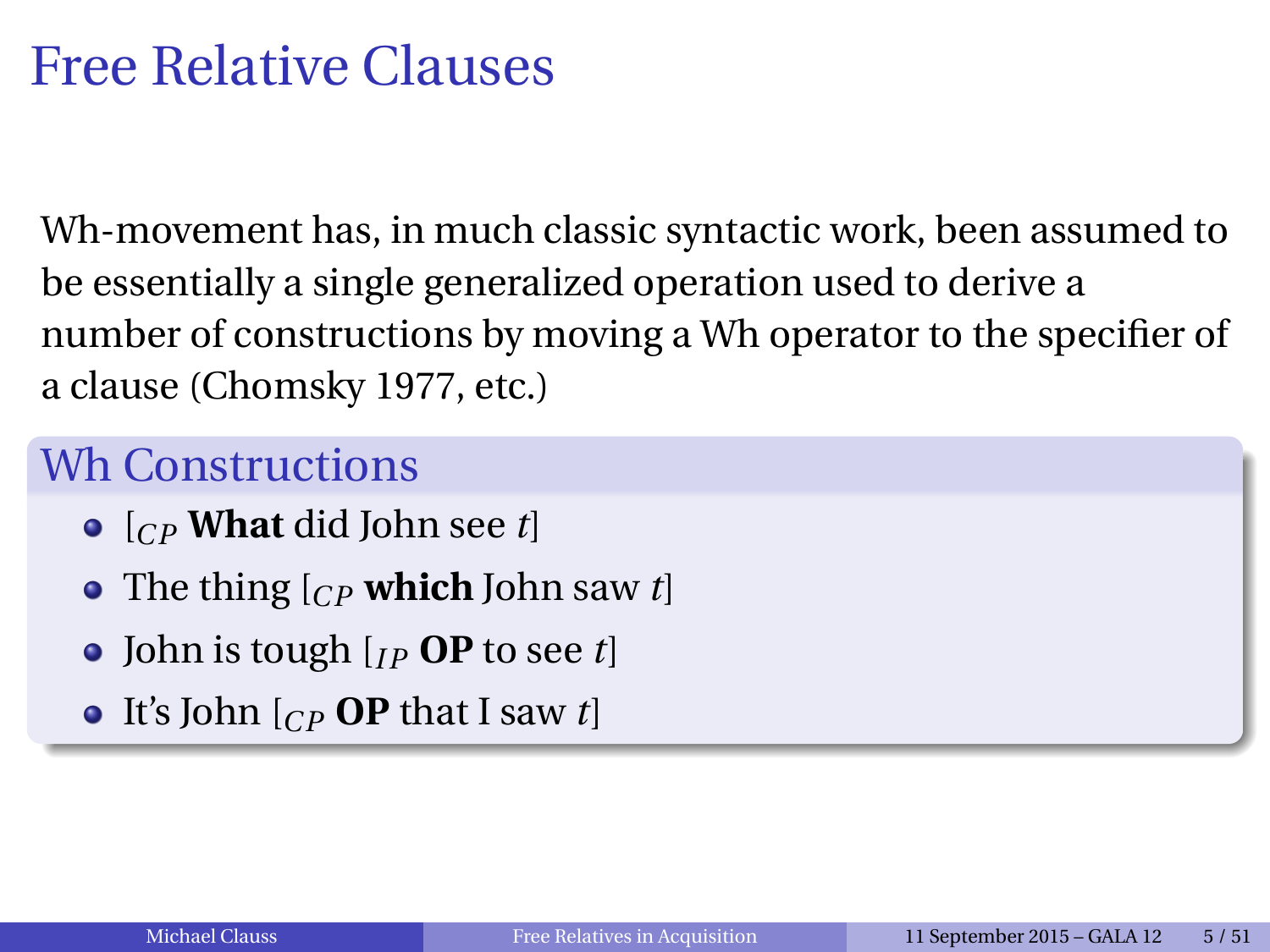However, at least on the surface, we can see some apparent differences across constructions in what sorts of Wh expressions can move.

#### **Questions**

- What (gift) did Ben bring?
- How much did Ben bring?
- What is it that Ben brought?

#### **Free Relative Clauses**

- Molly opened what (\*gift) Ben brought
- \*Molly drank how much Ben brought
- \*Molly wore what it is that Ben brought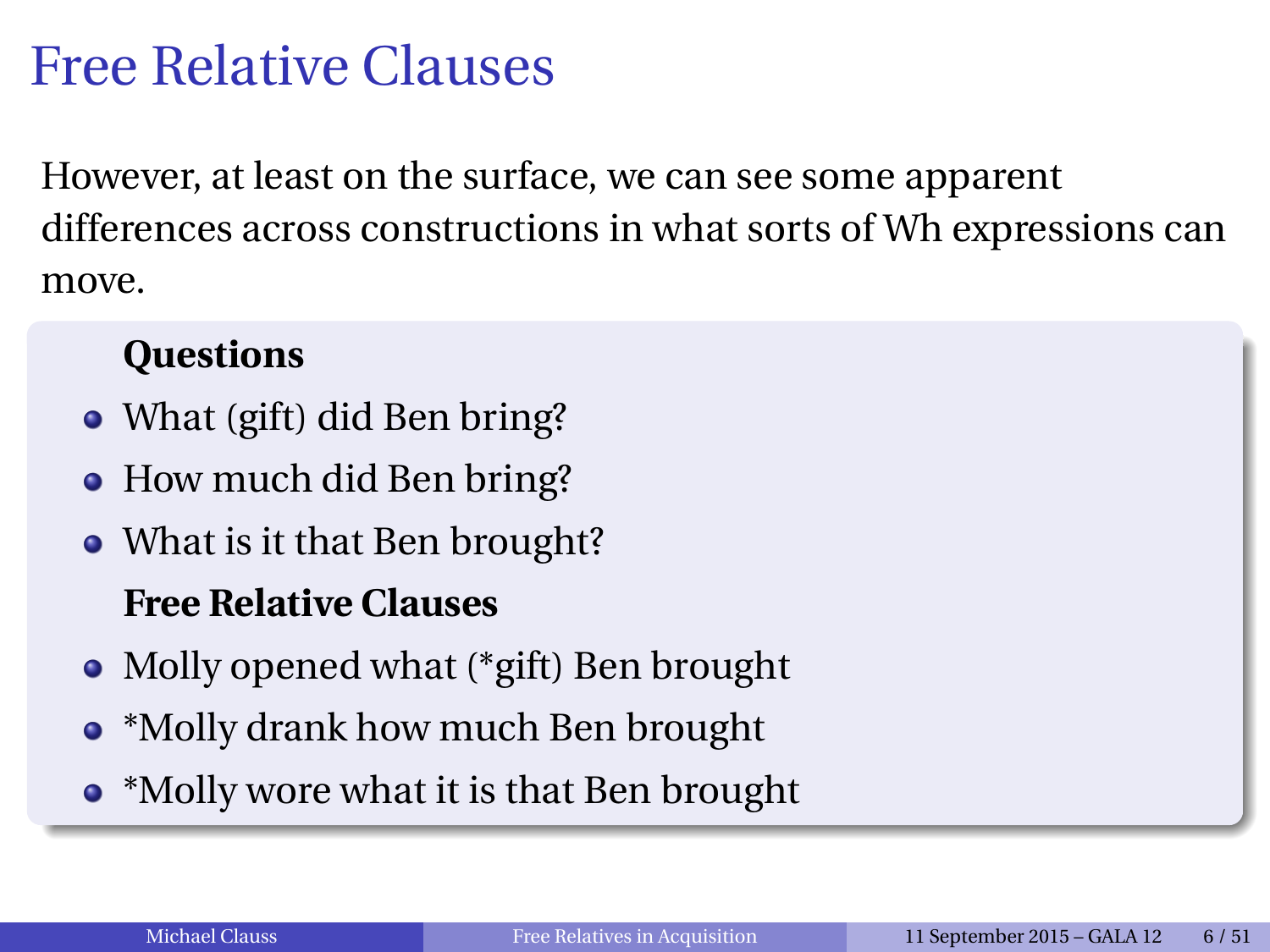### The question for acquisition

What do children know about these restrictions? What can children's knowledge tell us about their source?

### The question for syntax:

What is the source for the restrictions on FRCs? To what extent do they come from primitive principles of labeling (Cecchetto and Donati 2010, 2015; Chomsky 2013)?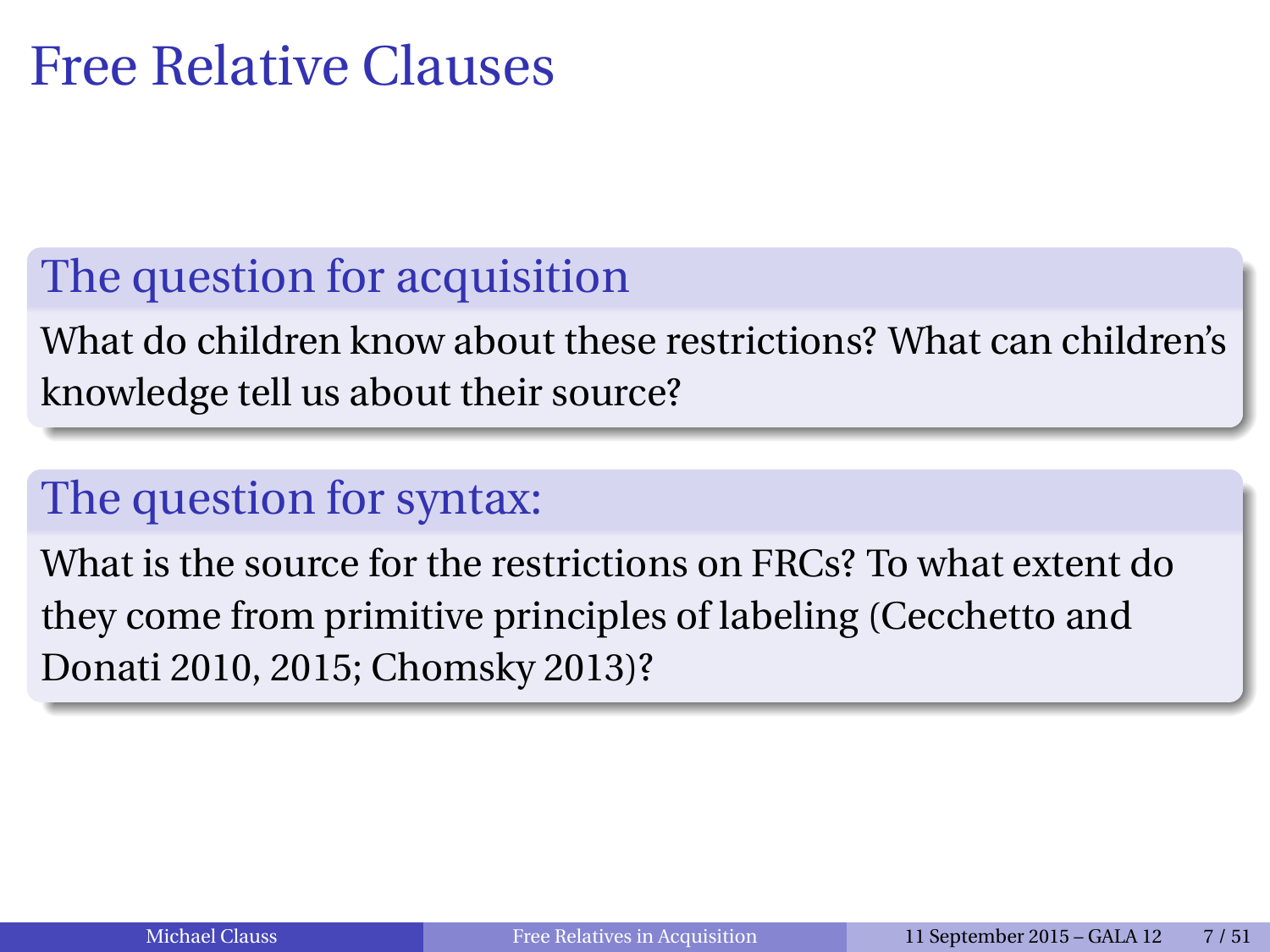I will suggest that the results we observe point to a particular hypothesis:

Children assume a maximally general rule of Move-Wh which avoids certain adultlike restrictions on the form of FRCs

Additionally I will discuss the results in light of a generalization about learning problems in general and generalizations about syntactic patterns:

Language- and Construction-specific rules and patterns exist independently from UG principles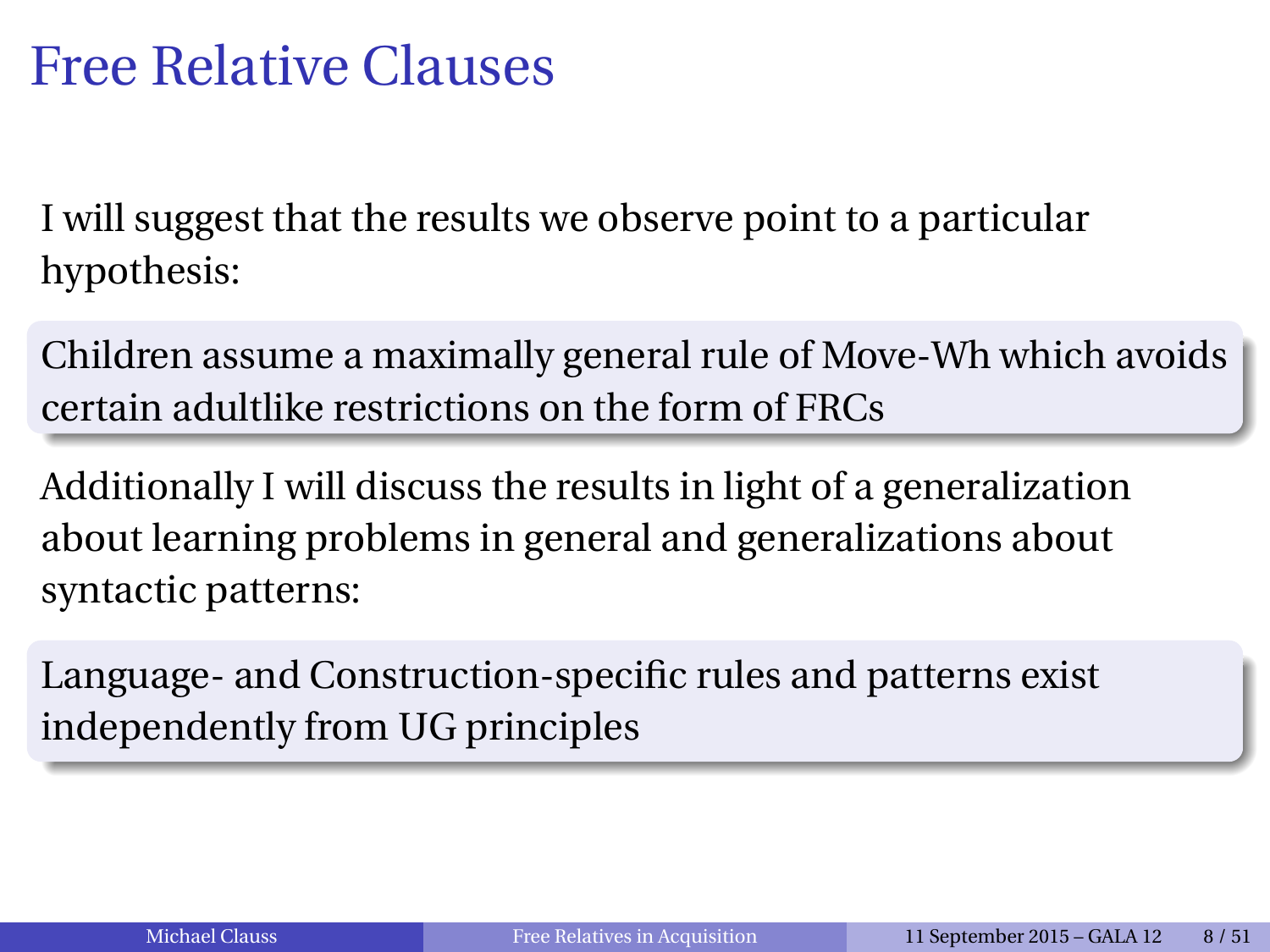## FRCs in Acquisition

Children's knowledge of FRCs has revealed a few key facts:

- Children produce FRCs earlier than other relatives (Flynn and Lust 1980)
- Acquisition of Wh exhaustivity precedes FRC exhaustivity (Roeper and de Villiers 2011, Caponigro et al 2012)
- Children who give medial Wh answers will almost never target Wh words in FRCs for medial answers (Clauss 2013, 2014)
	- Did Billy say [what he fed the Bunny?]  $→$  What did Billy feed the bunny
	- Was [what Molly saw] scary?  $\rightarrow$  What did Molly see?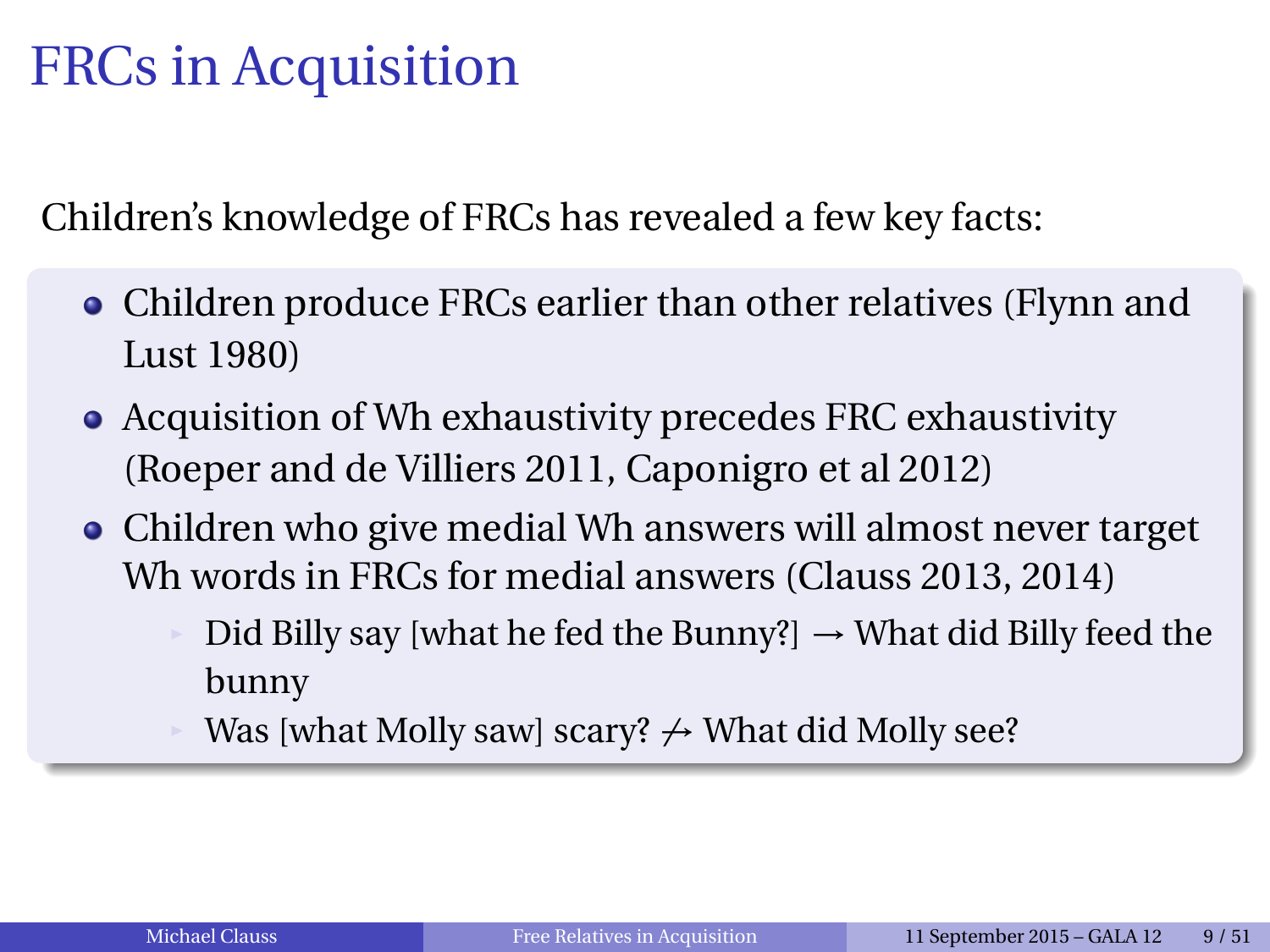# FRCs in Acquisition

The baseline results from these previous studies are:

- Children know how to produce FRCs from an early age
- Children know that FRCs are semantically distinct from other Wh constructions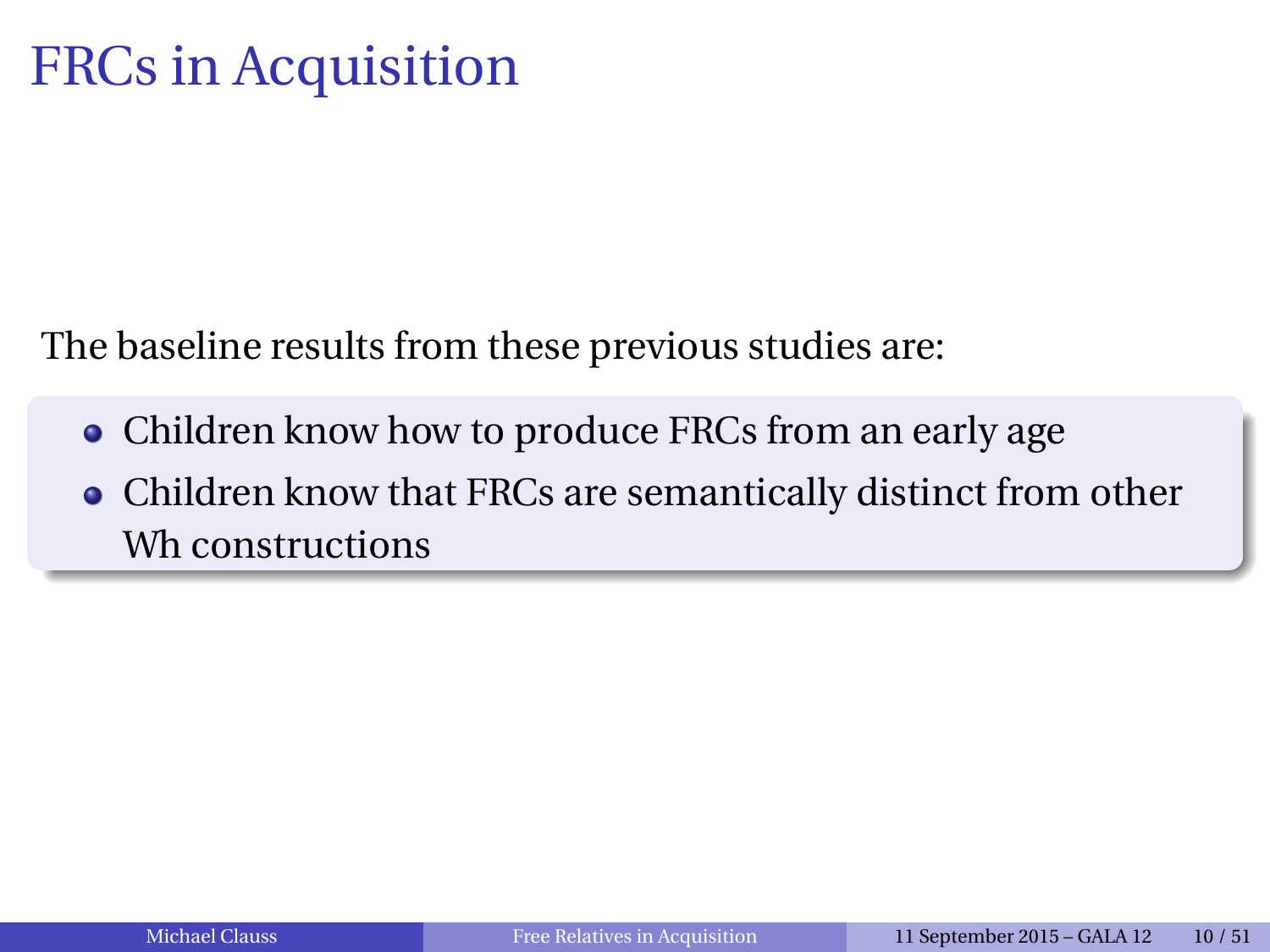### **Outline**

#### **• Free Relatives and Wh Movement**

#### **Systematic Disambiguation**

The semantic distinction between FRCs and embedded questions.

- Experiment
- Syntactic consequences
- Further explorations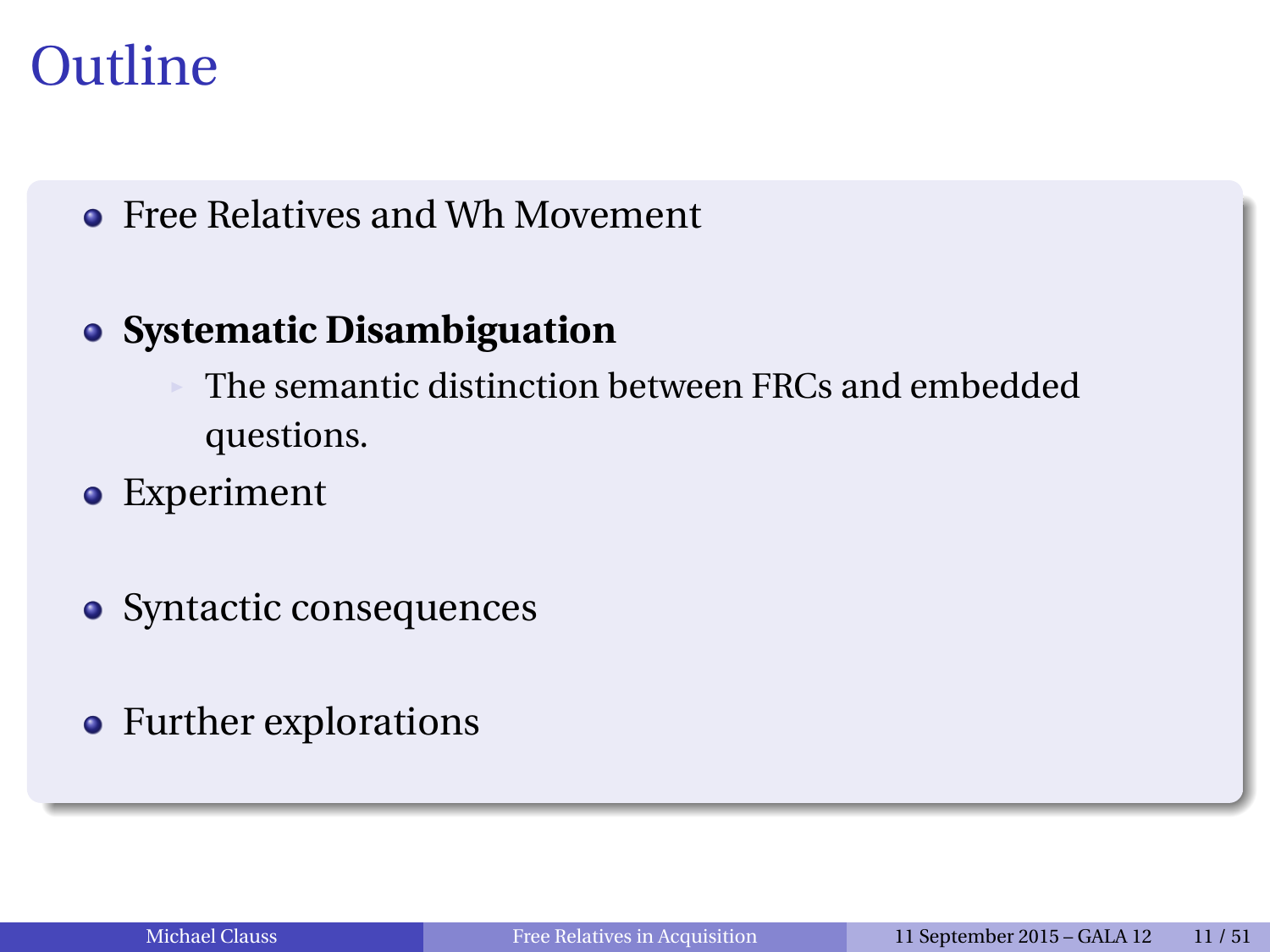Classic observations on FRCs have focused on syntactic forms available across different contexts, predicates which take only clausal complements vs. only nominal complements

#### **Embedded questions**

- Ben asked [what (book) Molly read]
- [What (book) Molly read] came as a surprise **FRCs**
- Ben wrote [what (\*book) Molly read]
- [What (\*book) Molly read] was lying open on the desk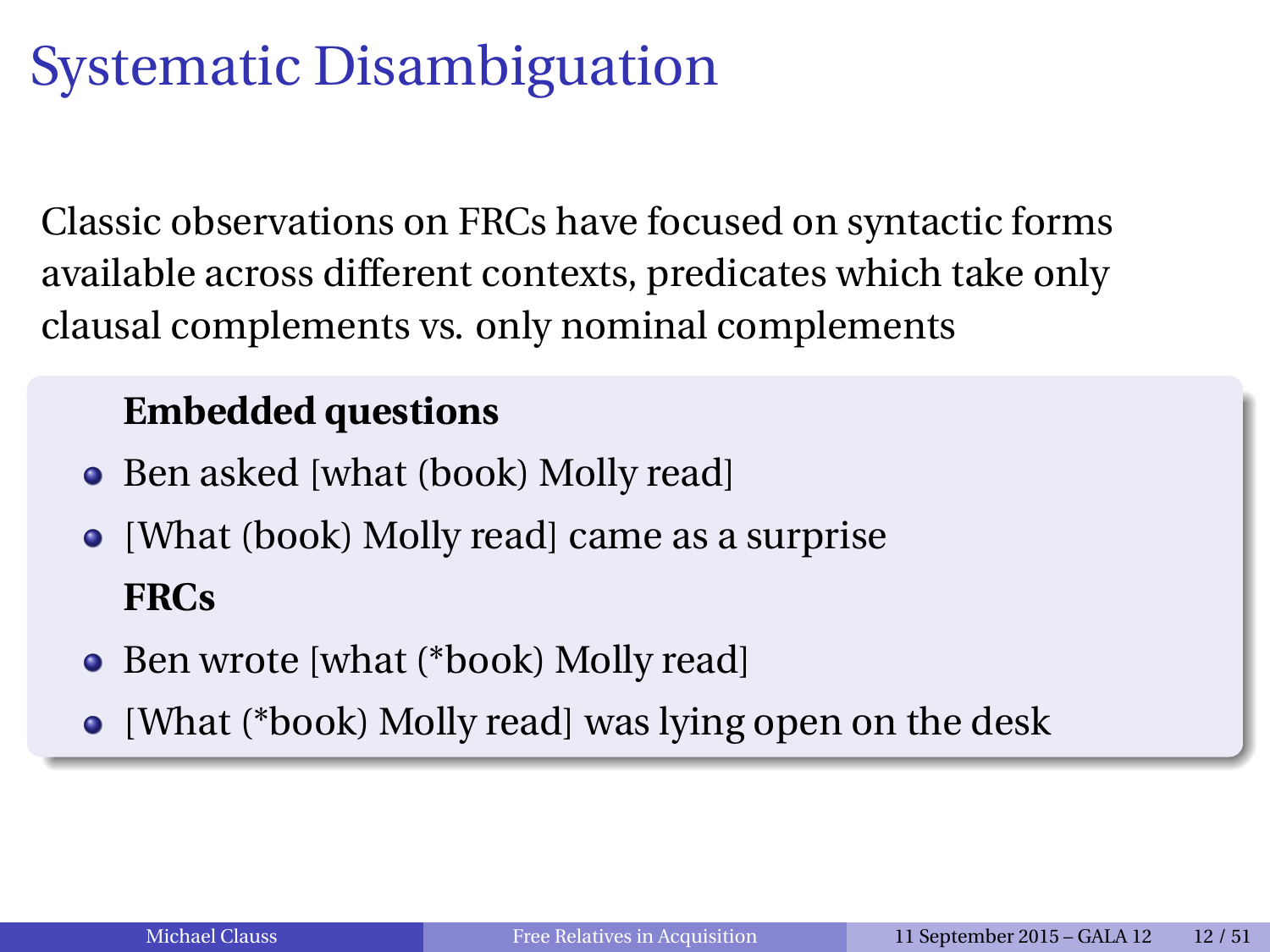However, certain frames are surface ambiguous between FRCs and other readings. Verbs which take either nominal or clausal arguments (like 'see') provide such a condition.

### **Ambiguities**

#### **Ambiguous verbs**

- Ben saw the book
- Ben saw that Molly wrote the book  $\bullet$
- Ben saw what Molly wrote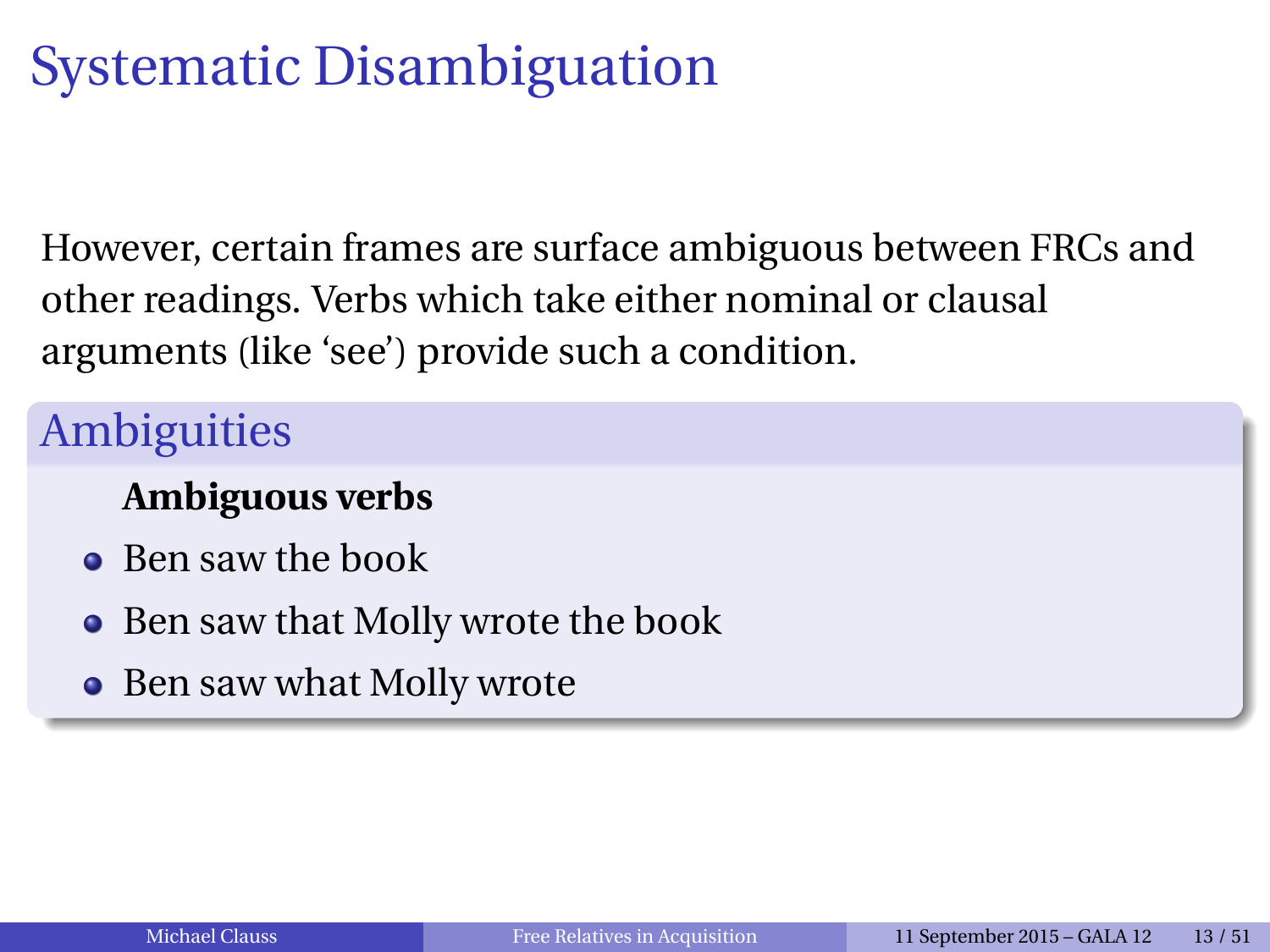This categorial ambiguity comes with a semantic reflex.

Nominal reading

Ben saw [*DP* what (\*book) Molly wrote]

True as long as Ben sees a thing with the property of Molly having written it.

### Question reading

Ben saw [*CP* what (book) Molly wrote]

True only if, by seeing, Ben comes to be able to answer the question, 'what did Molly write?'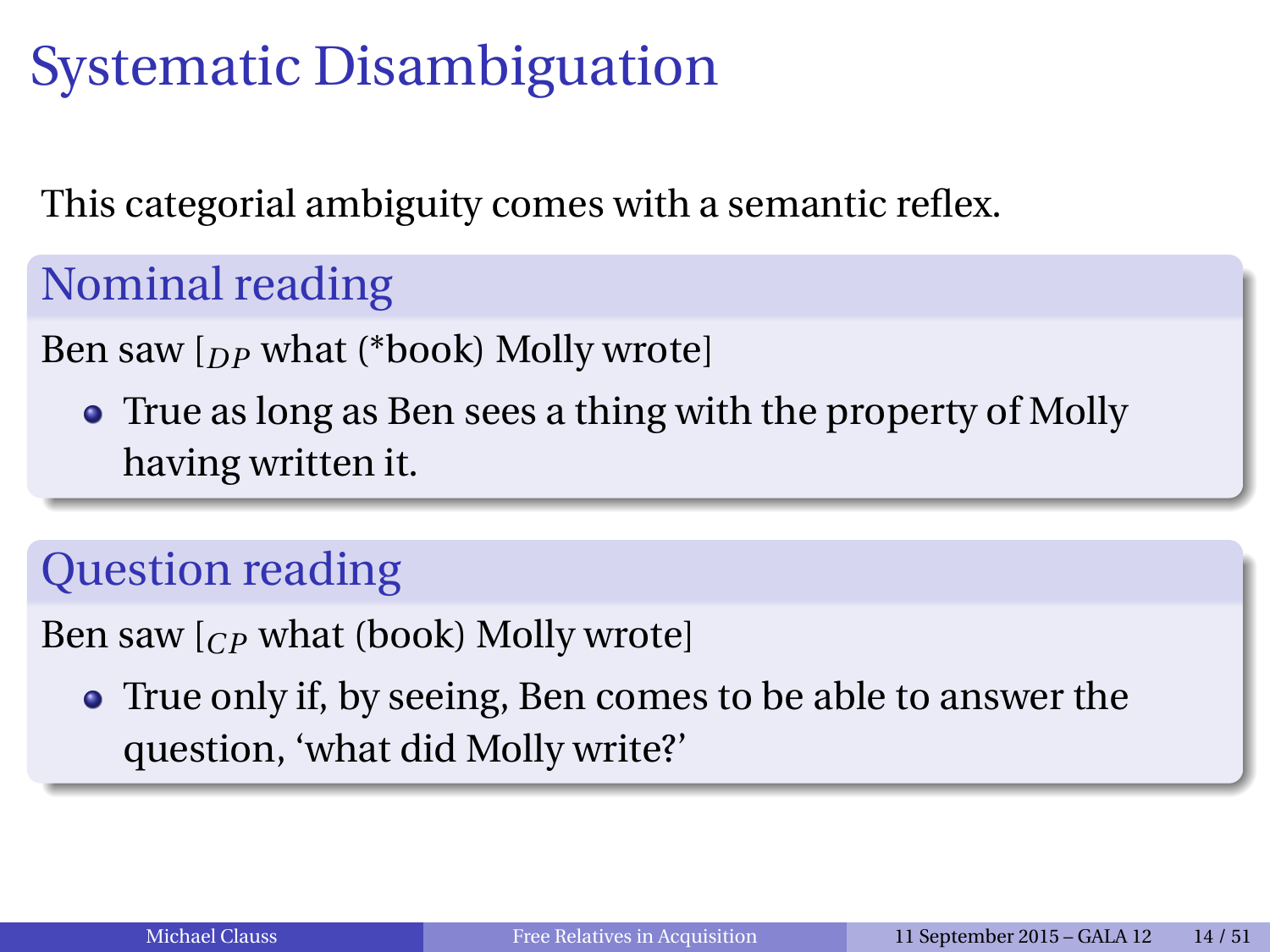Certain situations make this clear.

Ben sees several books laying open. Among them is the book Molly wrote, though he cannot tell which book is which.

- $\bullet$  Ben saw what Molly wrote = True
- $\bullet$  Ben saw what book Molly wrote = False

Under this scenario only the nominal reading is true, but under the second syntax only the question reading is available.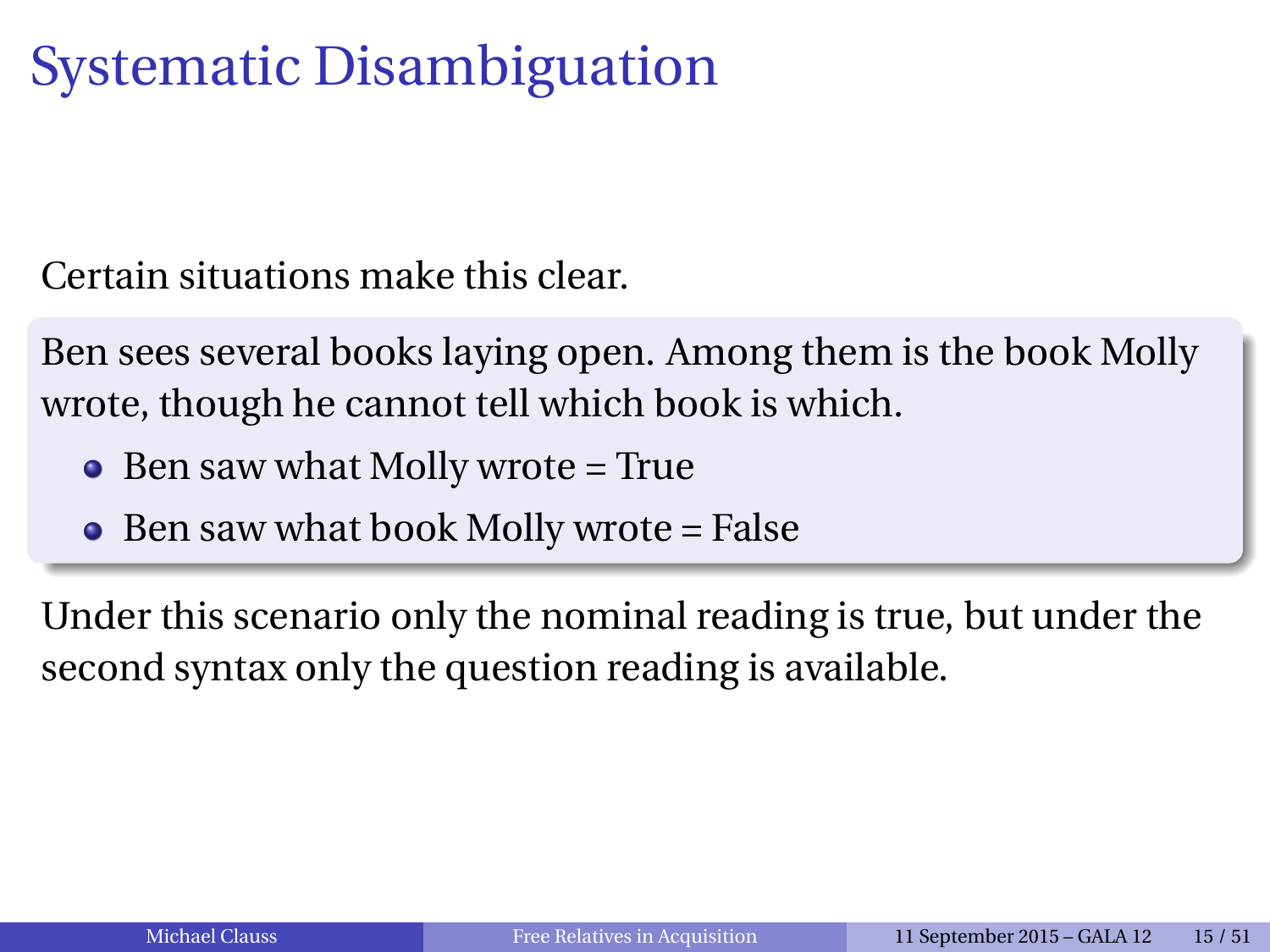This ambiguity consistently goes away when the constraints on the form of FRCs are violated

### Disambiguation

- Ben saw what book Molly wrote
- Ben saw what it is that Molly wrote
- Ben saw how much Molly wrote

We can use this characteristic disambiguation as a metric of children's knowledge of the relevant syntactic constraints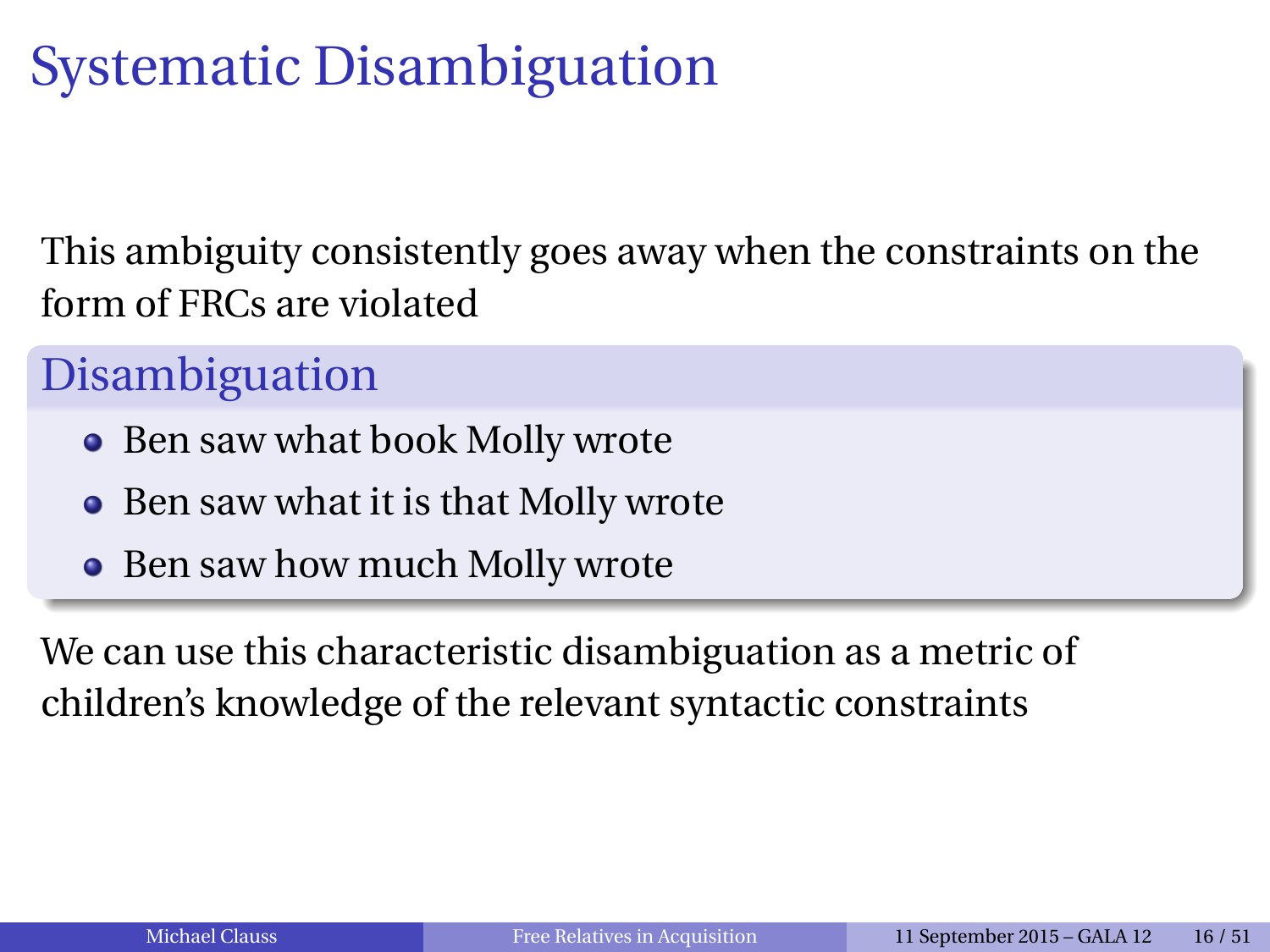First we'll need a sense of what the two possible meanings are for ambiguous sentences. To this end, keep in mind the following rough semantics:

write [what Molly read]  $\rightarrow$  the x such that Molly read x ask [what Molly read]  $\rightarrow$  for which x Molly read x = T

This is a rough version of the semantics proposed for FRCs by Chierchia and Caponigro (2013)

- FRCs are Definite Descriptions denoting answers to questions;
- To that end they are derived from the questions they answer.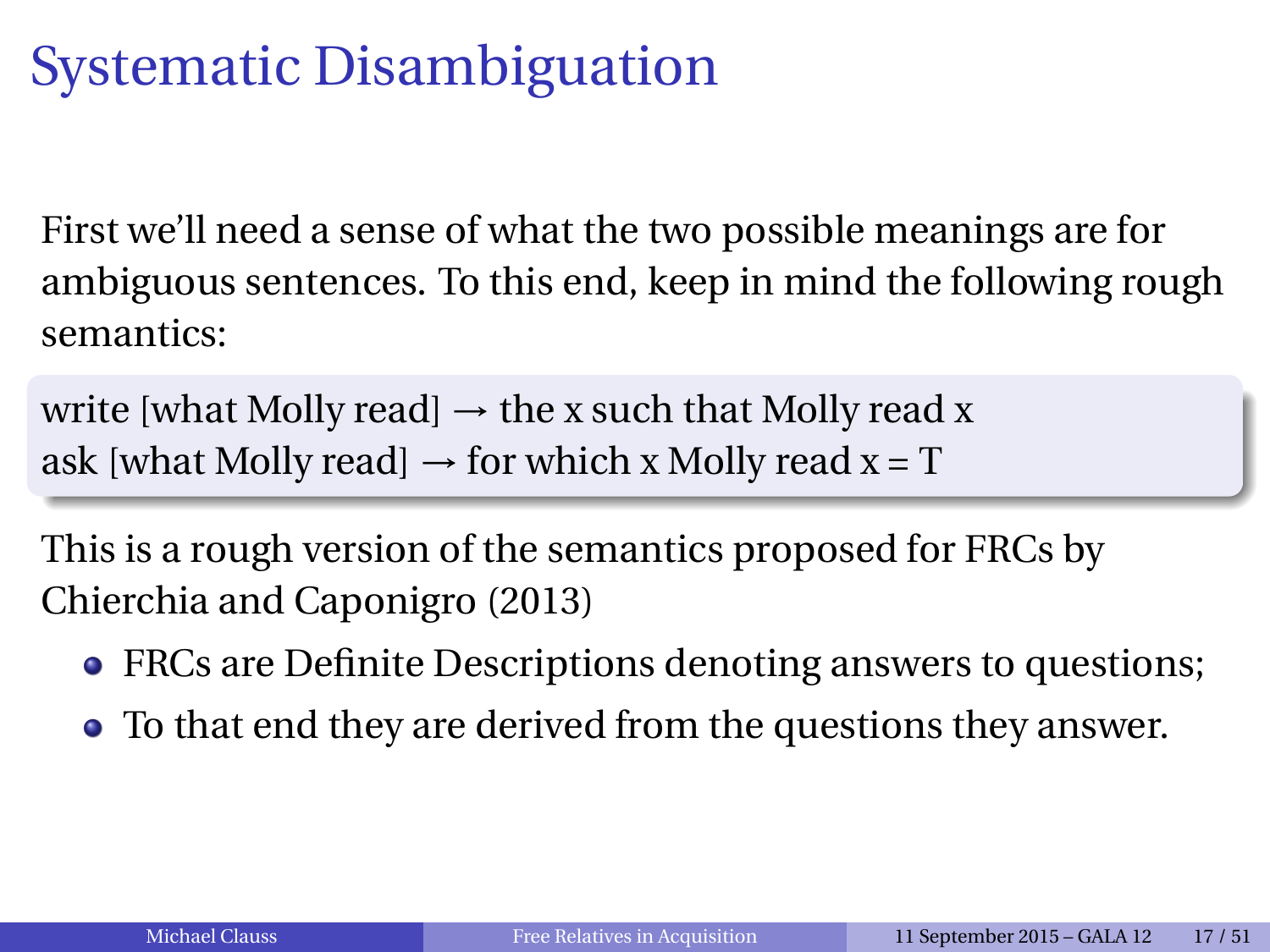These semantics can illustrate the disambiguation with What-NP sequences seen above

Ben saw what Molly read see [what Molly read]  $\rightarrow$  the x such that Molly read x  $\rightarrow$  for which x Molly read x = T Ben saw what **book** Molly read see [what book Molly read]  $\rightarrow$  the book x such that Molly read x  $\rightarrow$  for which book x Molly read x = T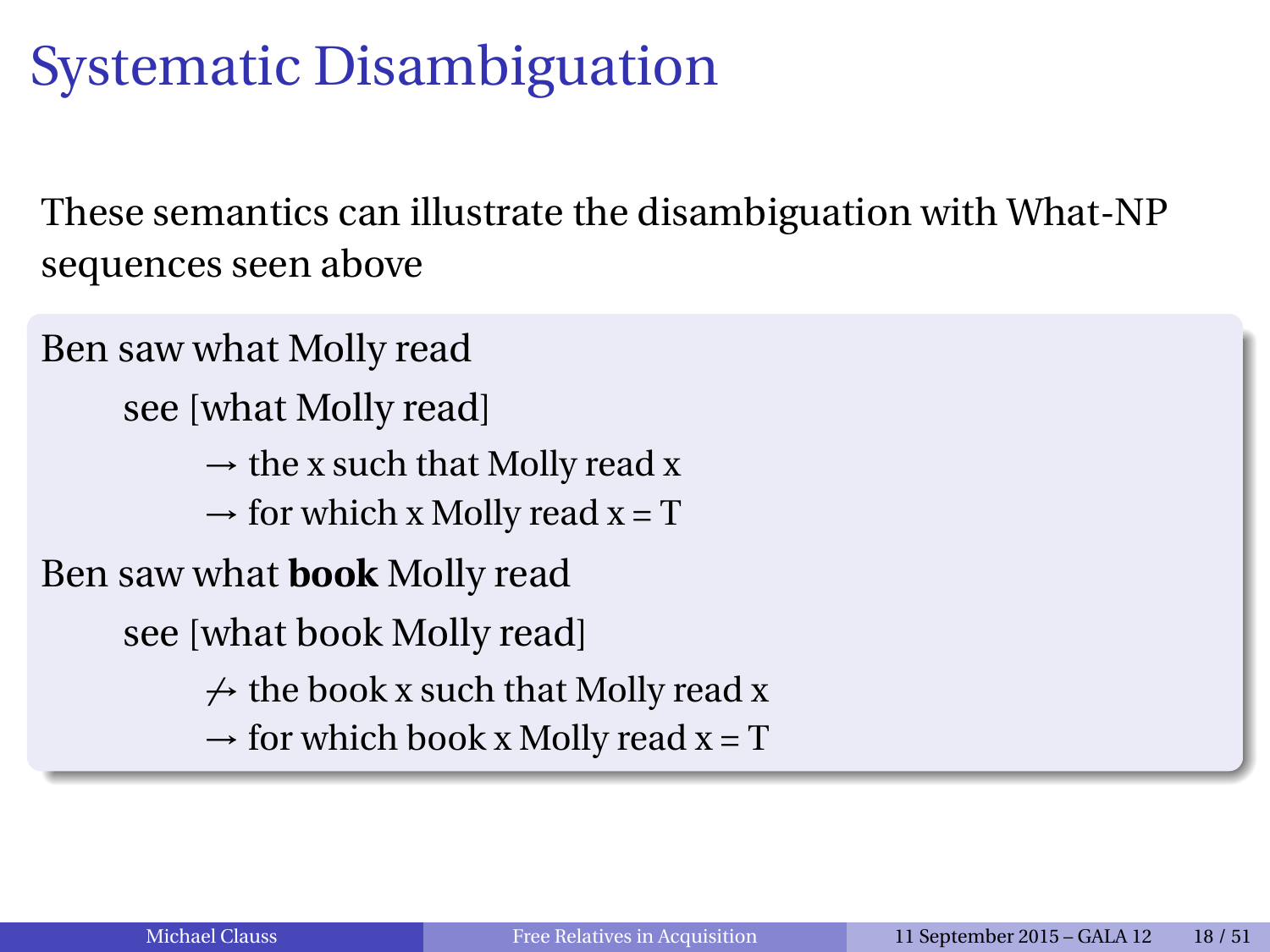This same descriptive formula can be used for some of the other examples we've looked at.

Ben saw how Molly brought see [how much Molly ate]  $\rightarrow$  the amount x such that Molly ate x  $\rightarrow$  for what amount x Molly ate x = T see [who Molly met]  $\rightarrow$  the person x such that Molly met x  $\rightarrow$  for which person x Molly met x = T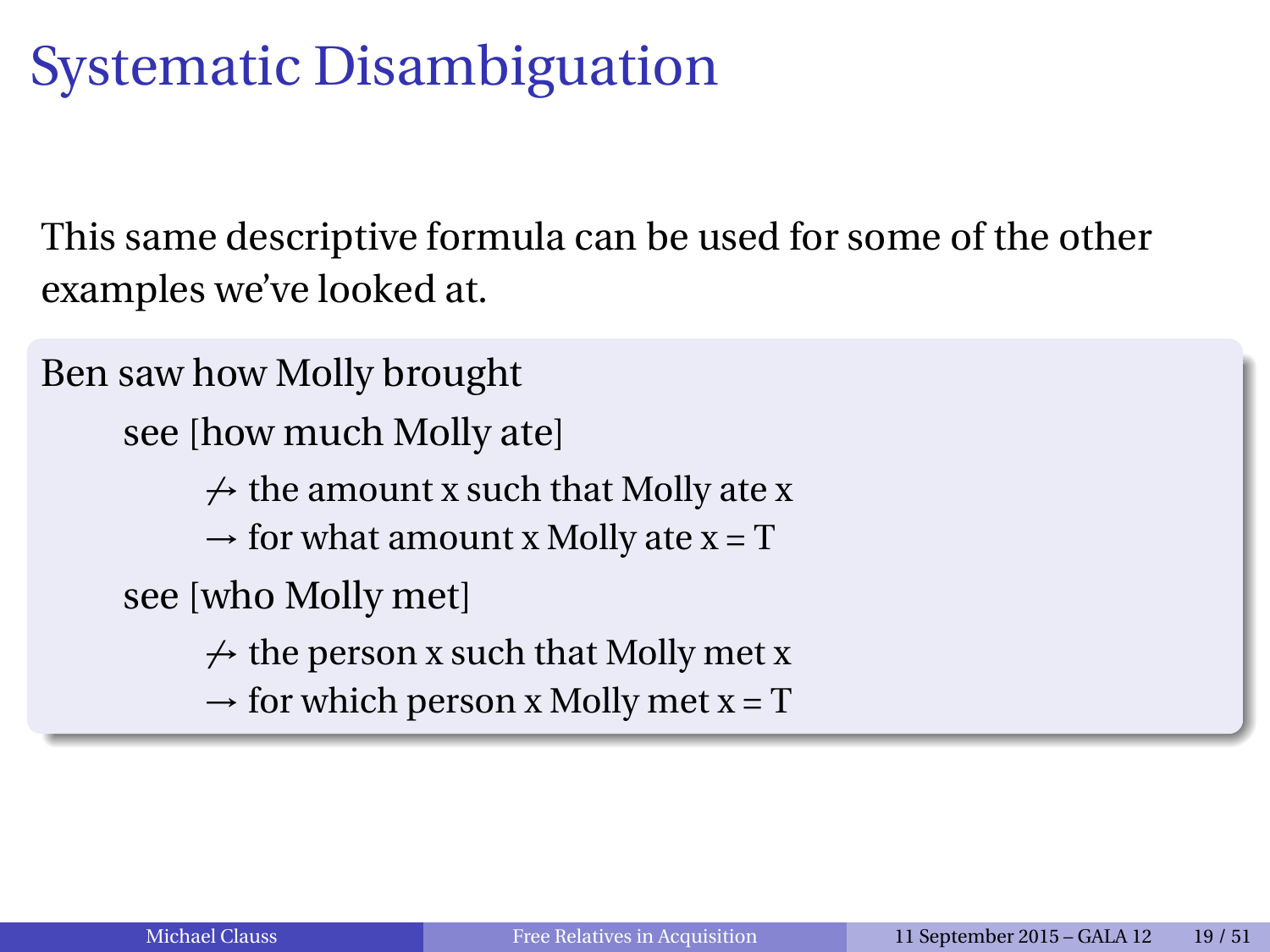This gives us the ingredients we need to examine children's ability to make use of the restrictions on the form of FRCs in truth value judgment tasks.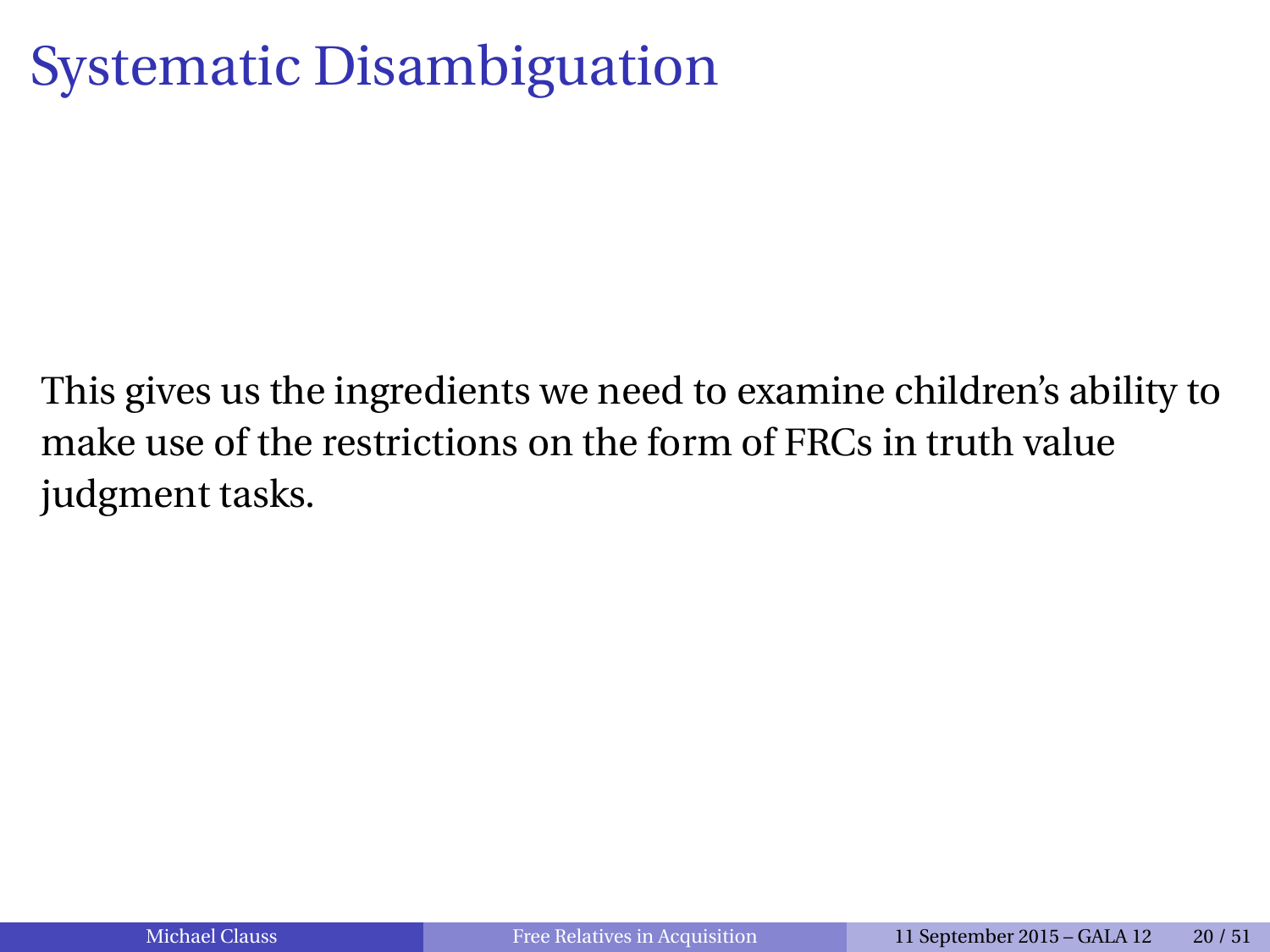### **Outline**

- **Free Relatives and Wh Movement**
- Systematic Disambiguation
- **Experiment**

Children do not make use of the Wh-NP constraint in a TVJT

- Syntactic consequences
- Further explorations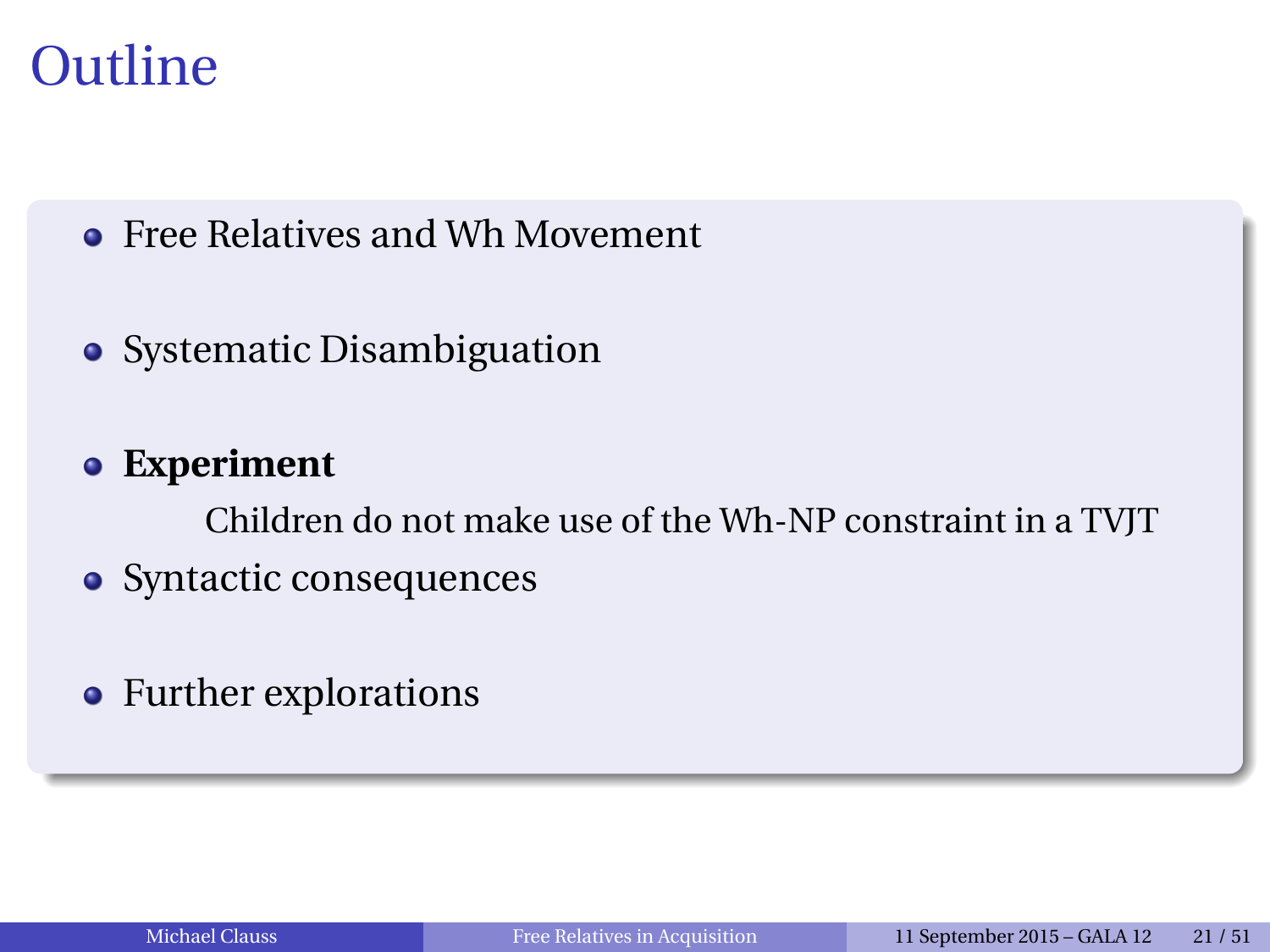

With the above in mind, I tested the ability of adults and children to use the \*Wh-NP rule for FRCs to disambiguate sentences with ambiguous predicates.

Participants gave Truth Value Judgments for sentences with 'see what (S)' vs. 'see what NP(S)' based on two types of stories: stories where question readings are false, and stories where question readings are true.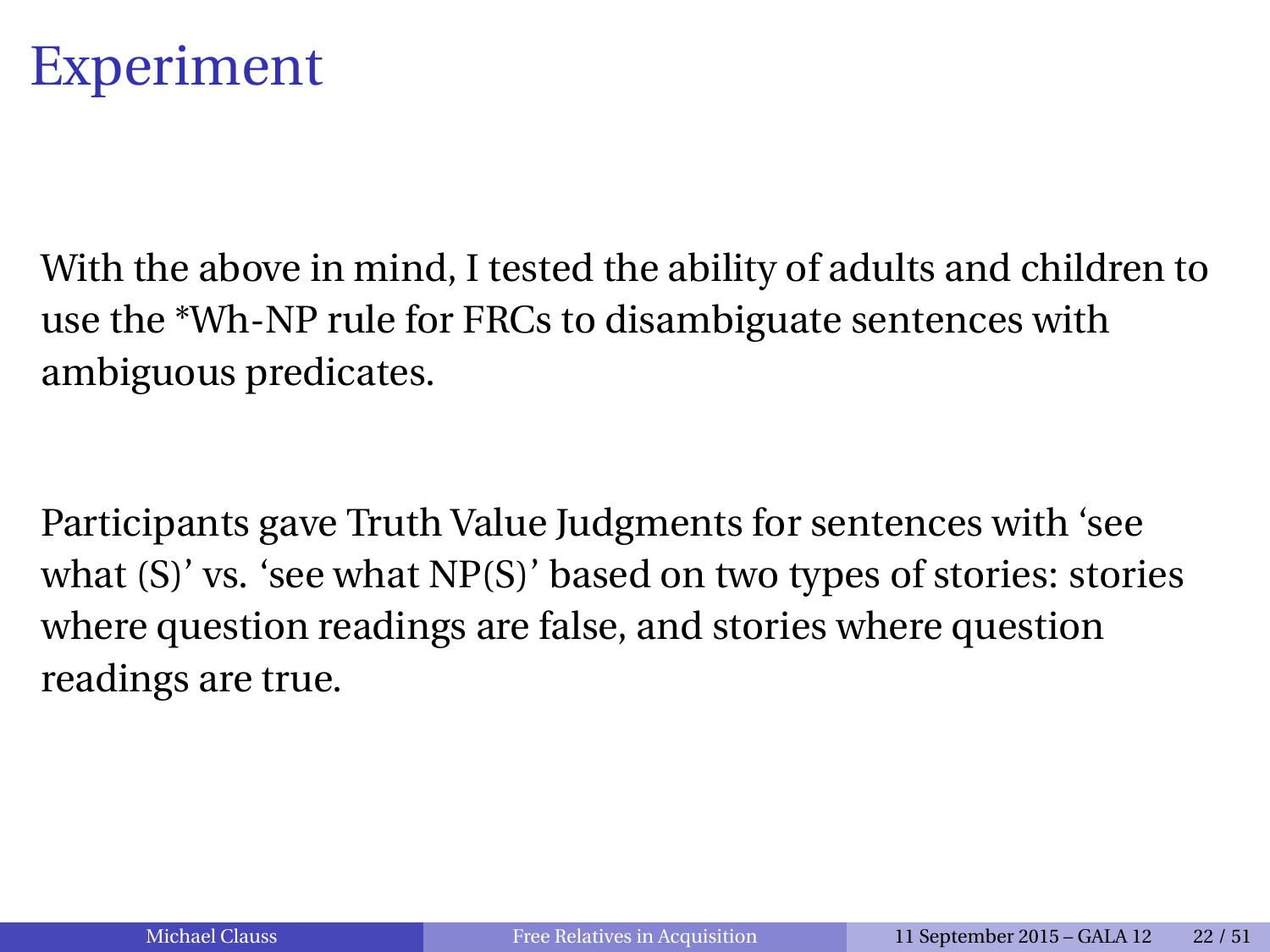### Experiment

Goat brought a gift to Cow's birthday party...

Q-False Cow only sees that she has gotten some gifts



(a) Cow saw what Goat brought (b) Cow saw what gift Goat brought





(c) Cow saw what Goat brought (d) Cow saw what gift Goat brought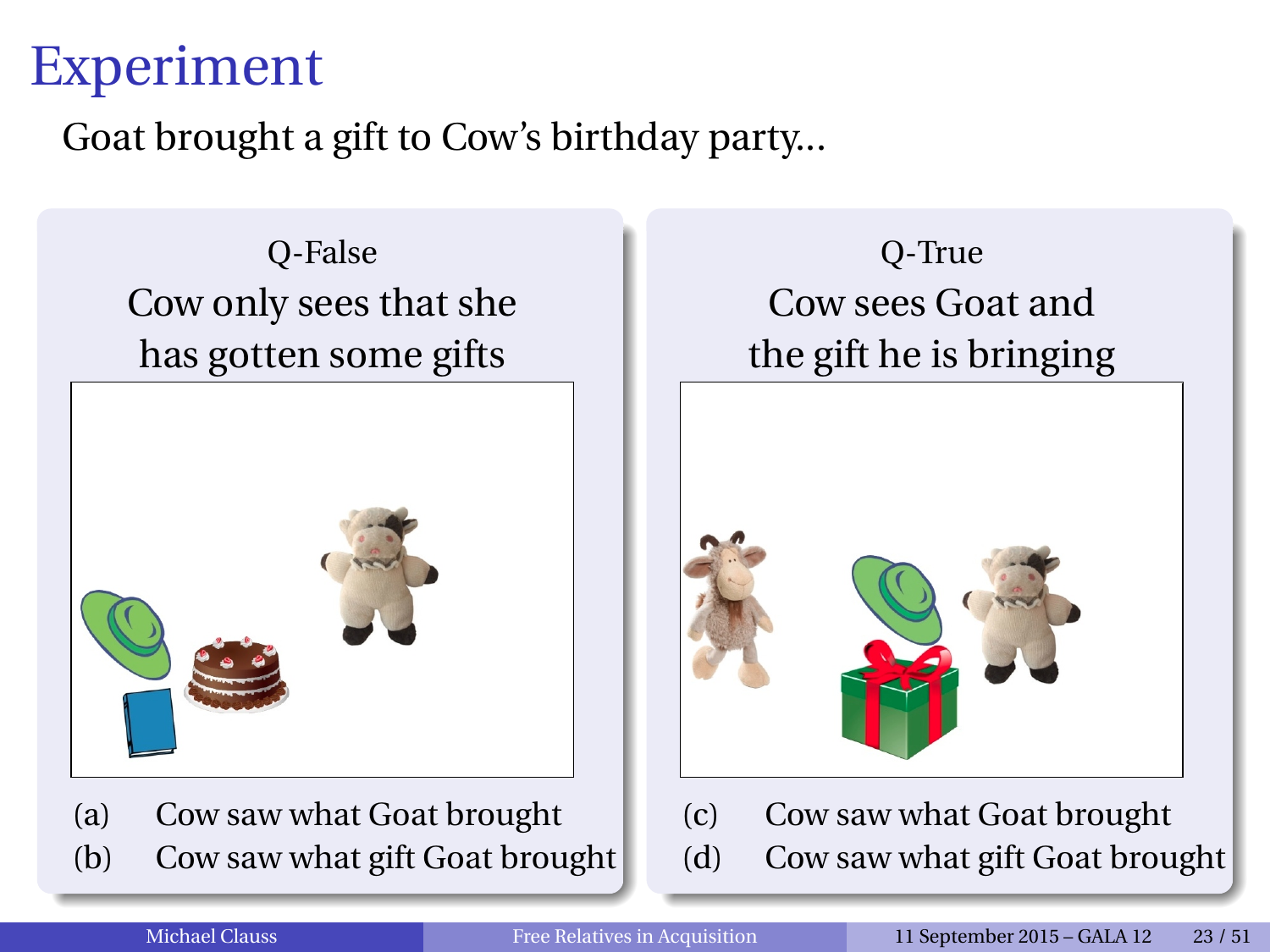### Experiment

A study of 16 adult native English speakers and 16 children (ages 5;3 to 6;10, mean 6;4) seems to show that children do not make use of the constraint against Wh-NP in FRCs.

#### **Results**

Percentage of 'true' responses by condition (*s.e.*)

|         | Adult results     |                 | Child results                    |                 |
|---------|-------------------|-----------------|----------------------------------|-----------------|
|         | O-False           | O-True          | O-False                          | O-True          |
| Wh      | $68.75\%$ $(3.8)$ | $93.75\%$ (2.0) | $62.5\%$ $(6.2)$                 | $81.25\%$ (5.0) |
| $Wh-NP$ | $25\% (3.5)$      | $87.5\% (2.7)$  | <b>68.75% (5.9)</b> 81.25% (5.0) |                 |

Significant differences between Children and adults in the relevant condition, and between the two story conditions for Wh-NP for adults. Children's answers significantly affected by story type.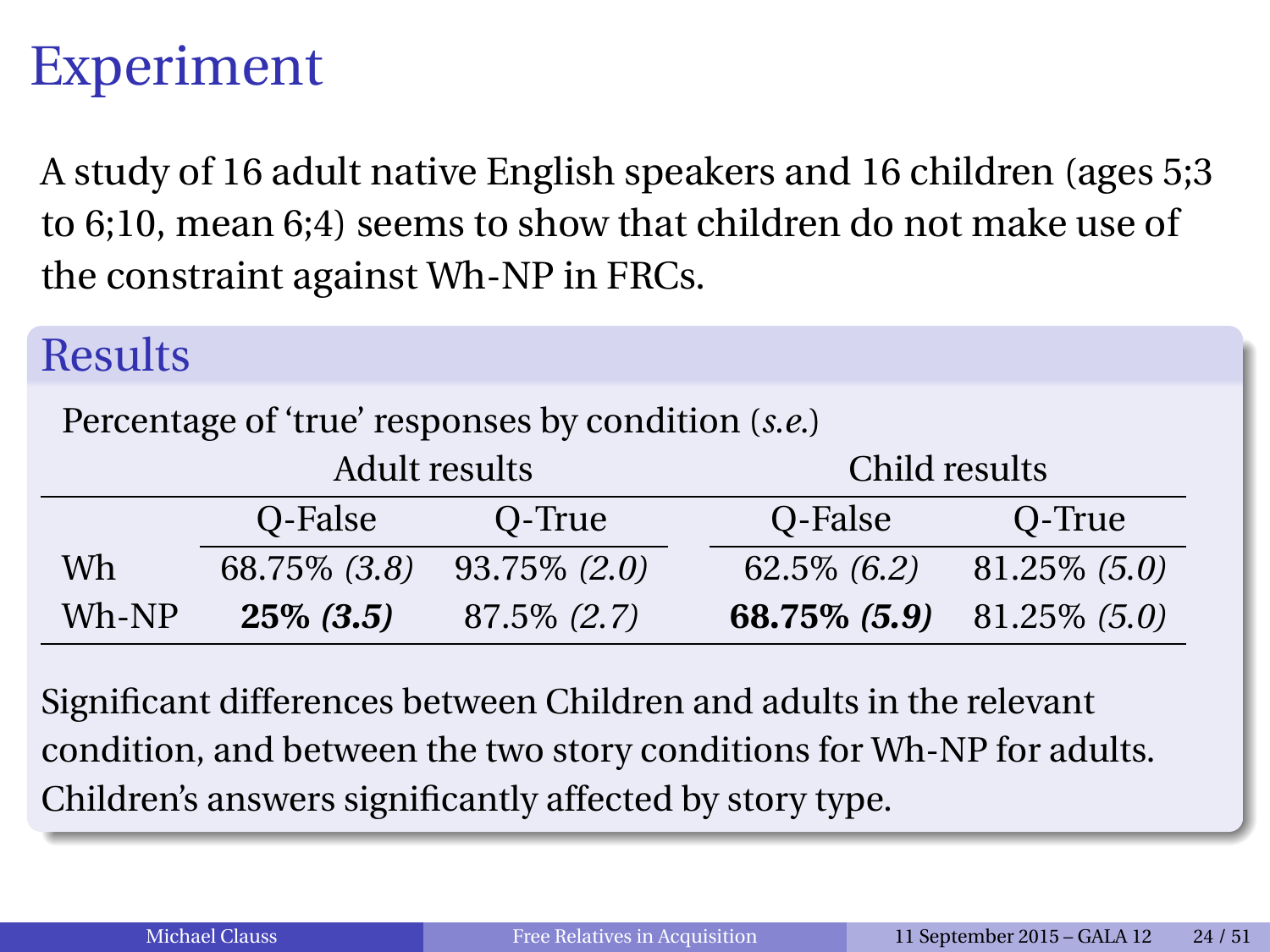

What consequences for the analysis of FRCs could this finding have? What about for other constraints on FRCs? An examination of the syntactic analysis of FRCs is enlightening.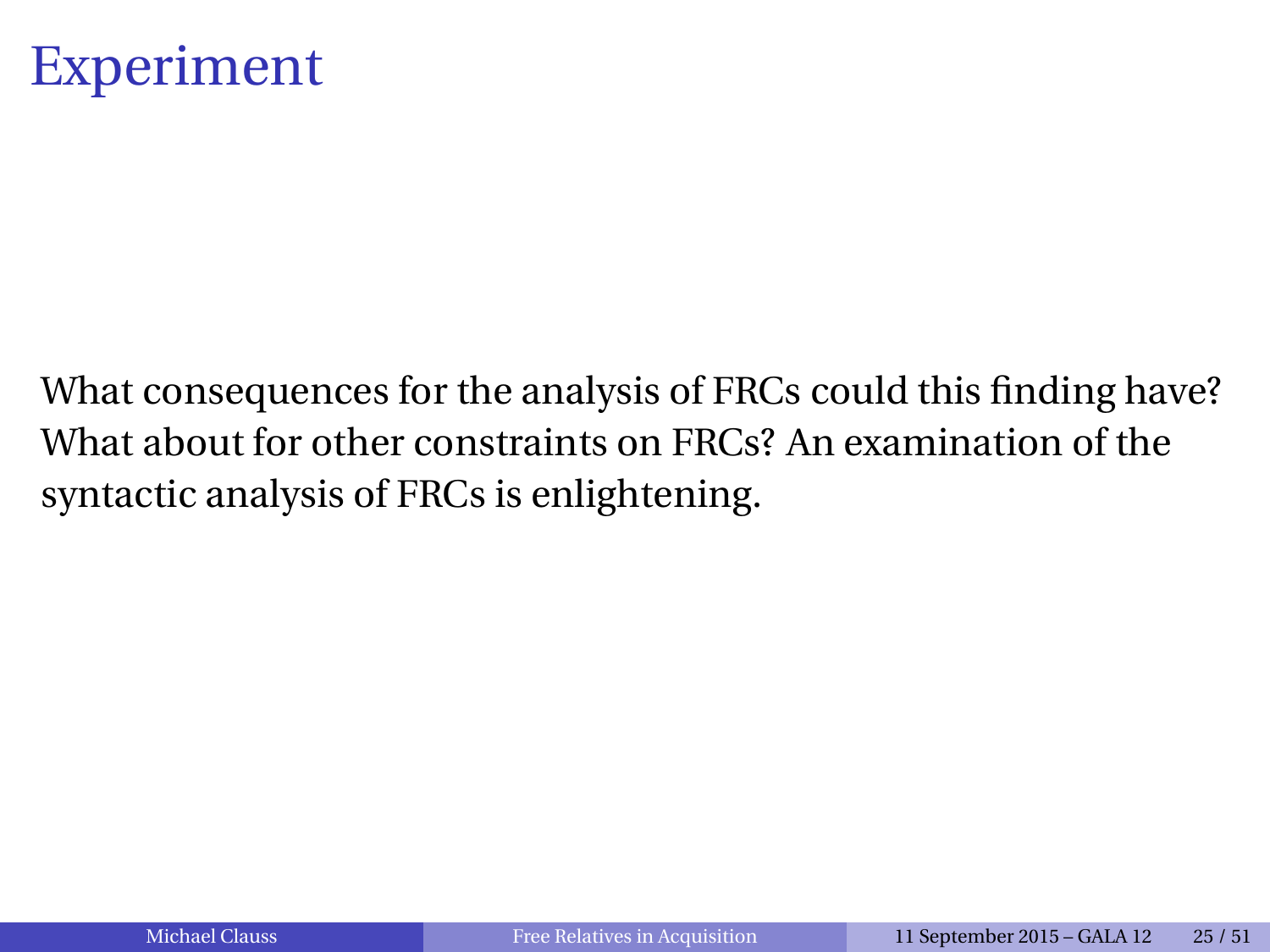### **Outline**

- **Free Relatives and Wh Movement**
- Systematic Disambiguation
- Experiment
- **Syntactic consequences**
	- Finding the right misanlysis
- Further explorations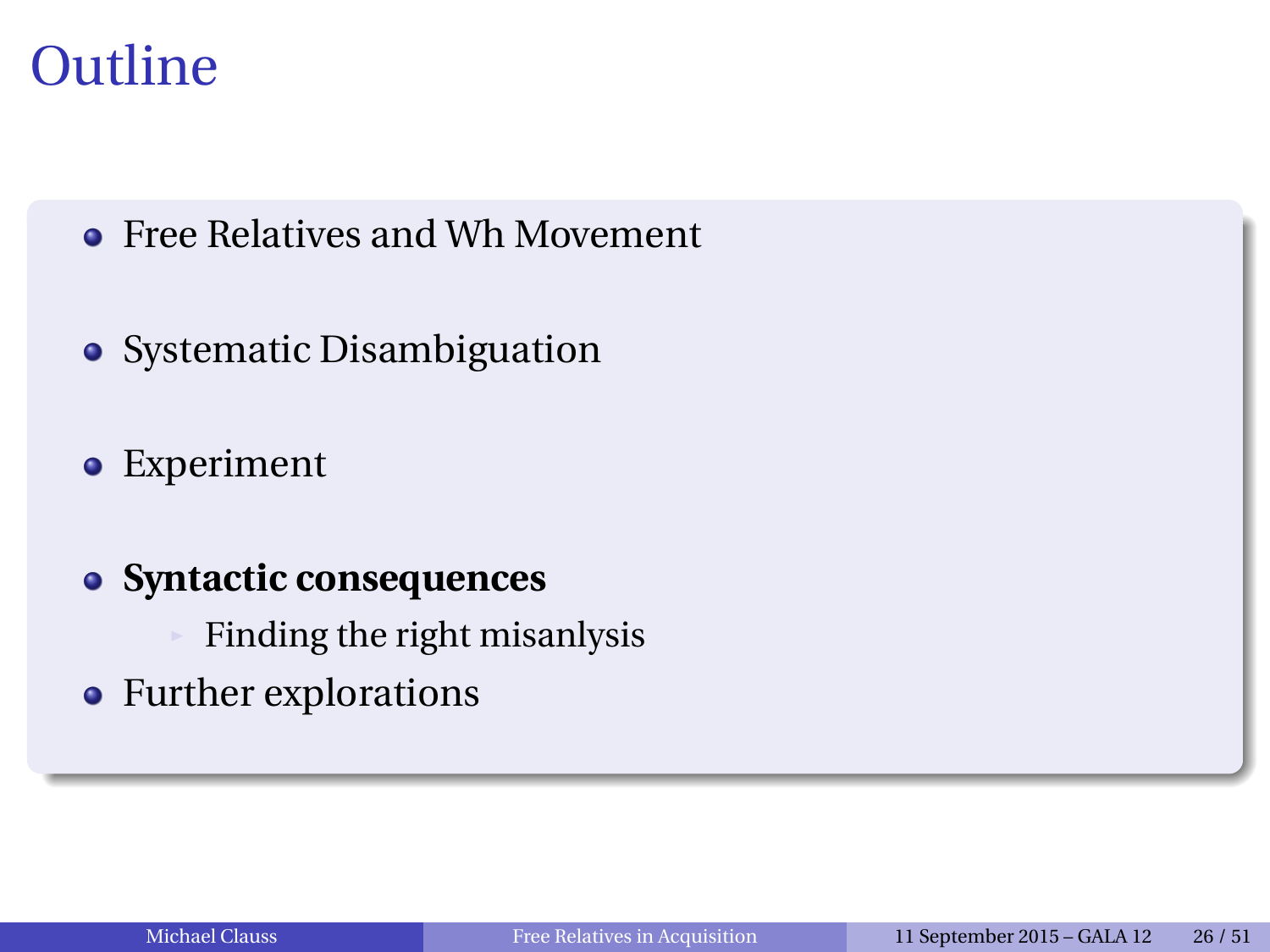A recent approach to the syntax of FRCs has been to take the \*Wh-NP effect as a result of a restrictive algorithm for the projection of labels:

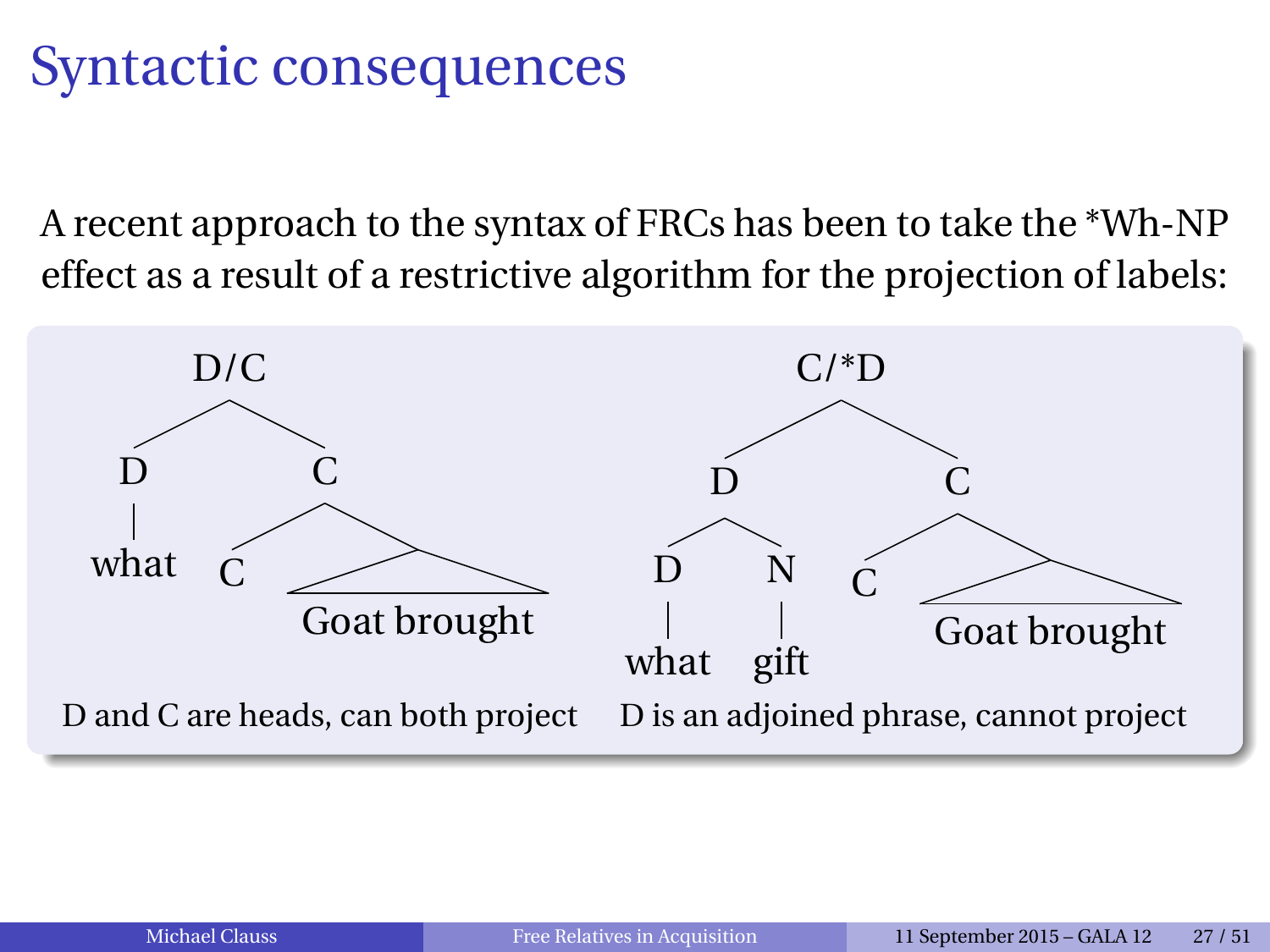Adopting this analysis (or something like it) puts us in the uncomfortable position of saying children are failing at this labeling algorithm, taken to be a primitive of the grammar.

But, alternate analyses could lead to the sorts of errors we see while still closely resembling adult grammars. Here I consider a couple.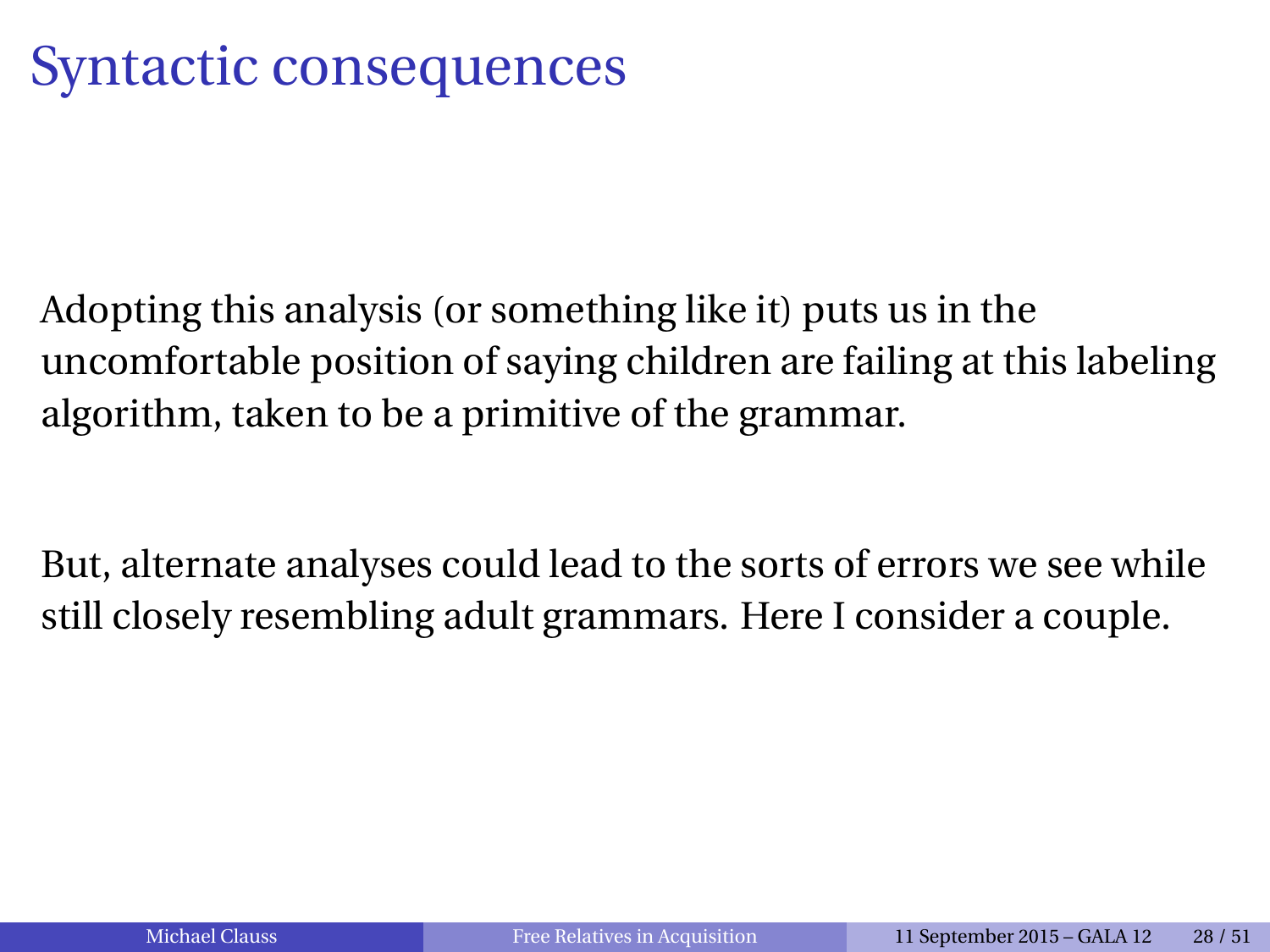

Based on Caponigro and Chierchia we could call this a "Incomplete Derivation" analysis.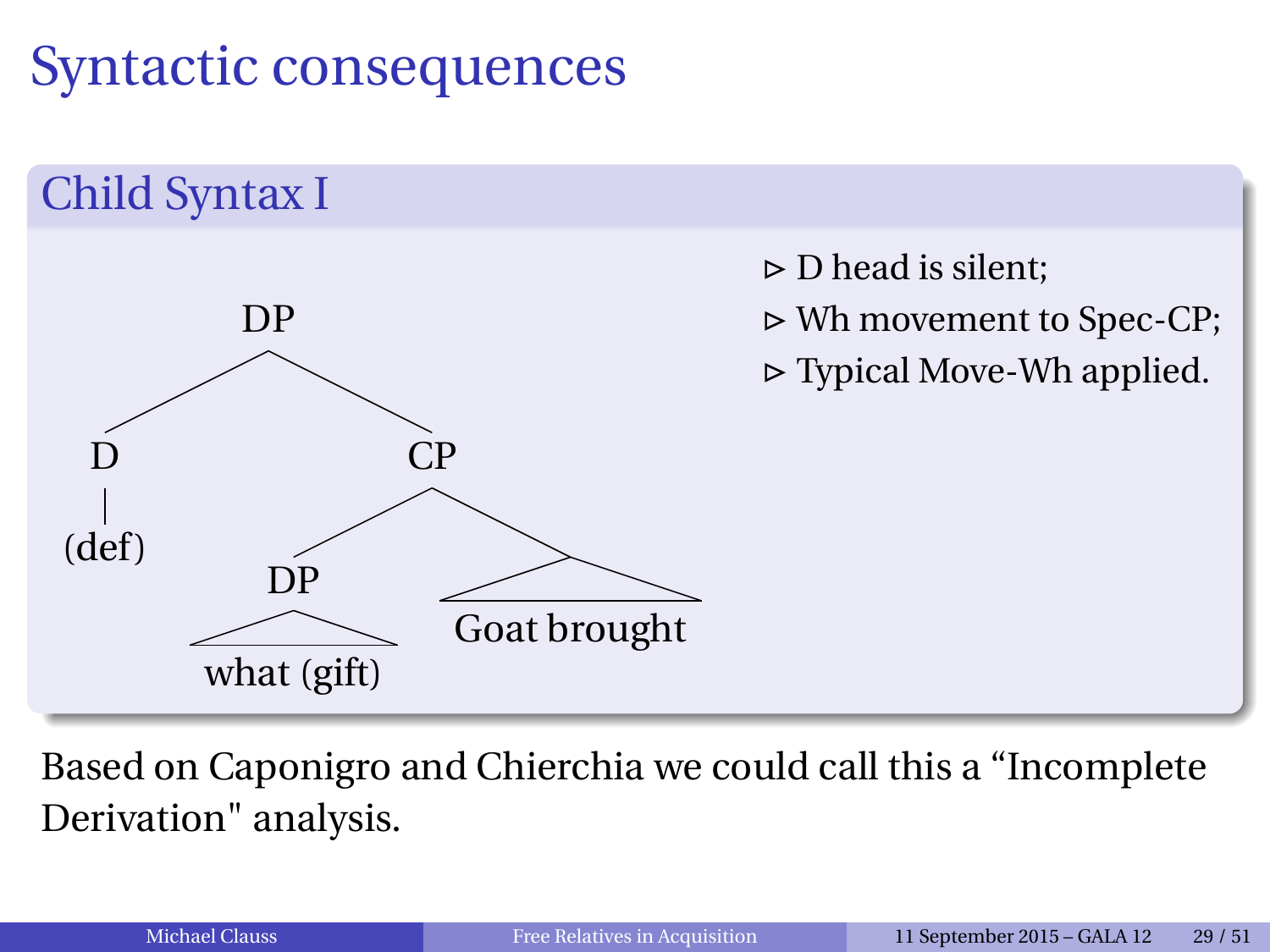

Based on Battye (1989) we could call this a "Pseudo-Free Relative" analysis.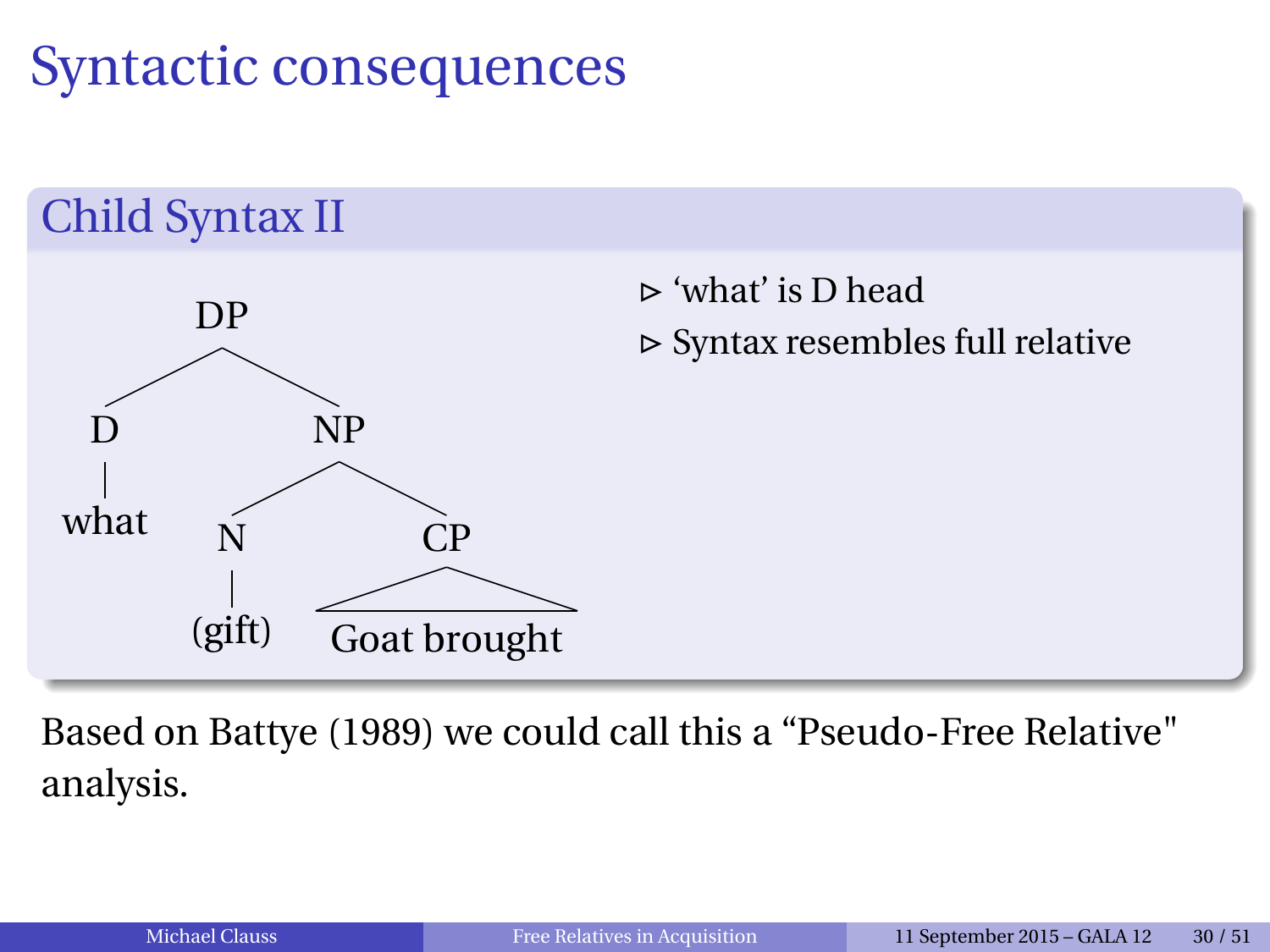Both of these analyses account for children allowing What-NP to correspond to nominal readings. But they may predict other differences, which may be examined.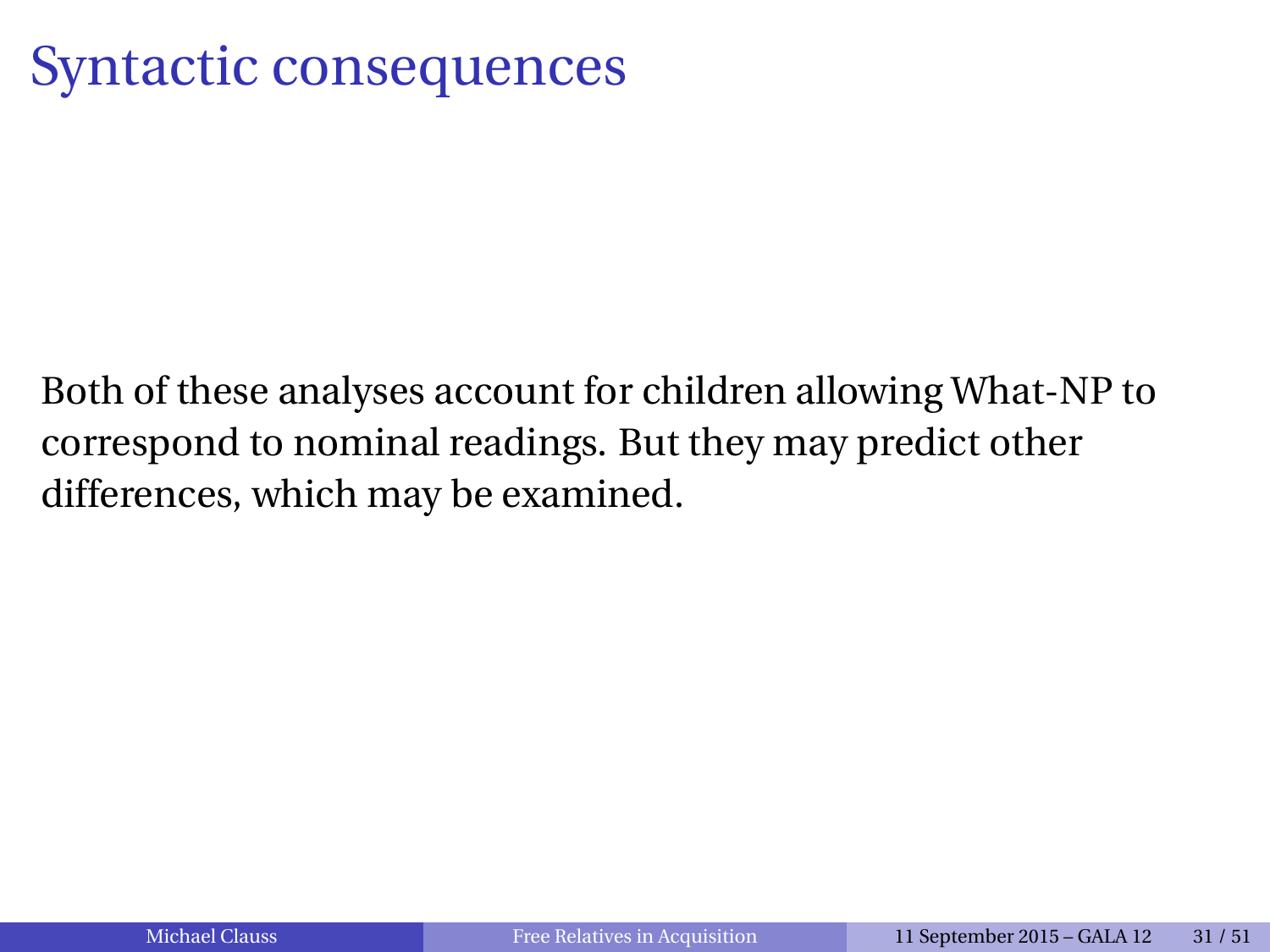# Choosing an analysis

Battye (1989) and Cecchetto and Donati (2015) described 'whatever' type relatives as "Pseudo-Free Relatives" and point out several distinctions between these and standard FRCs.

### Pseudo-FRCs

a Wh-NP

Molly eats what\*-(ever) dish Ben makes

b Absence of clausal component

Molly eats what\*-(ever)

c Other Wh items

Molly eats how\*-(ever) much Ben cooks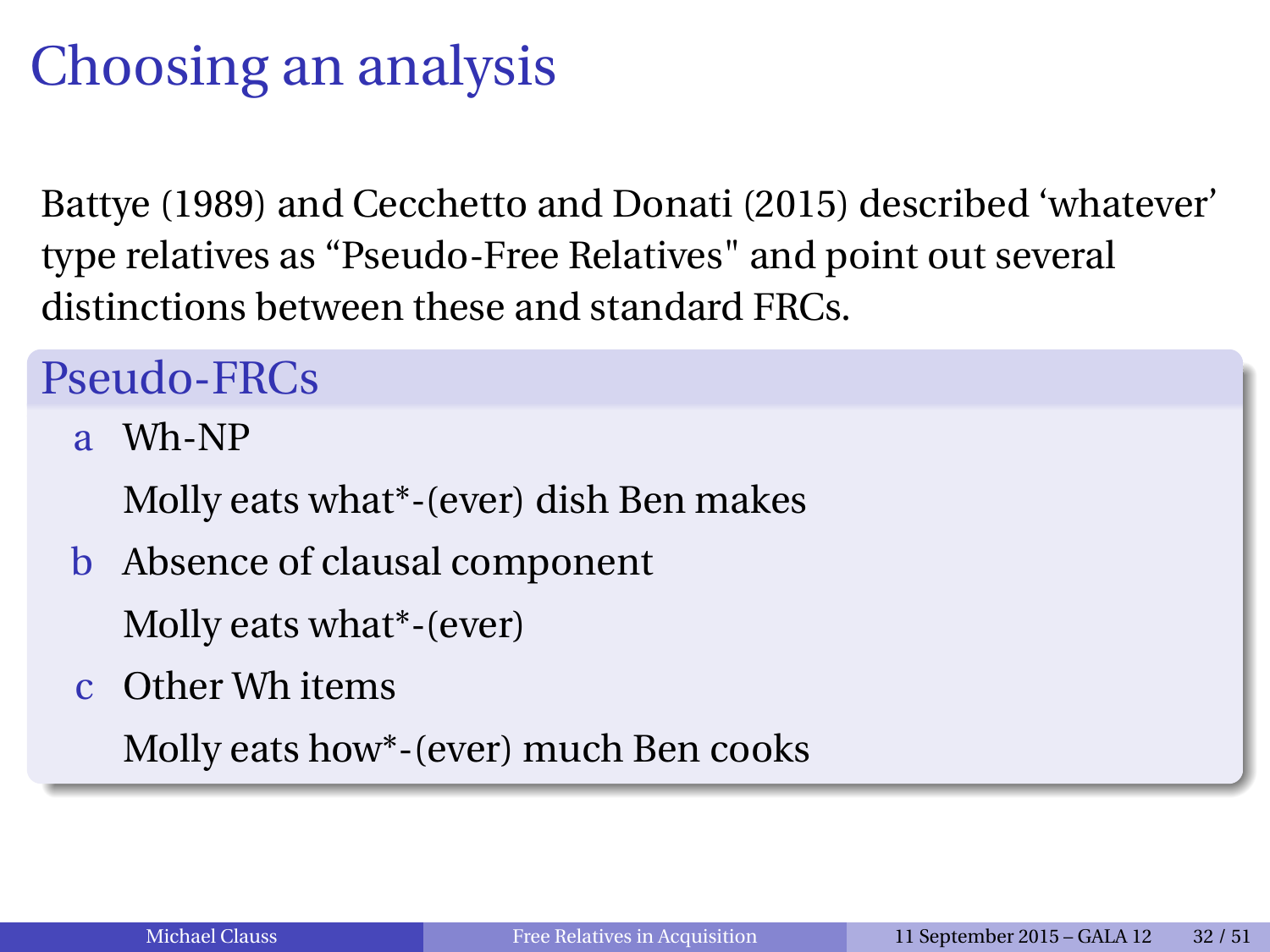# Choosing an analysis

#### Another such difference is the availability of It-Clefts

### Pseudo-FRCs

- a \*Molly eats what it is that Ben makes
- b Molly eats whatever it is that Ben makes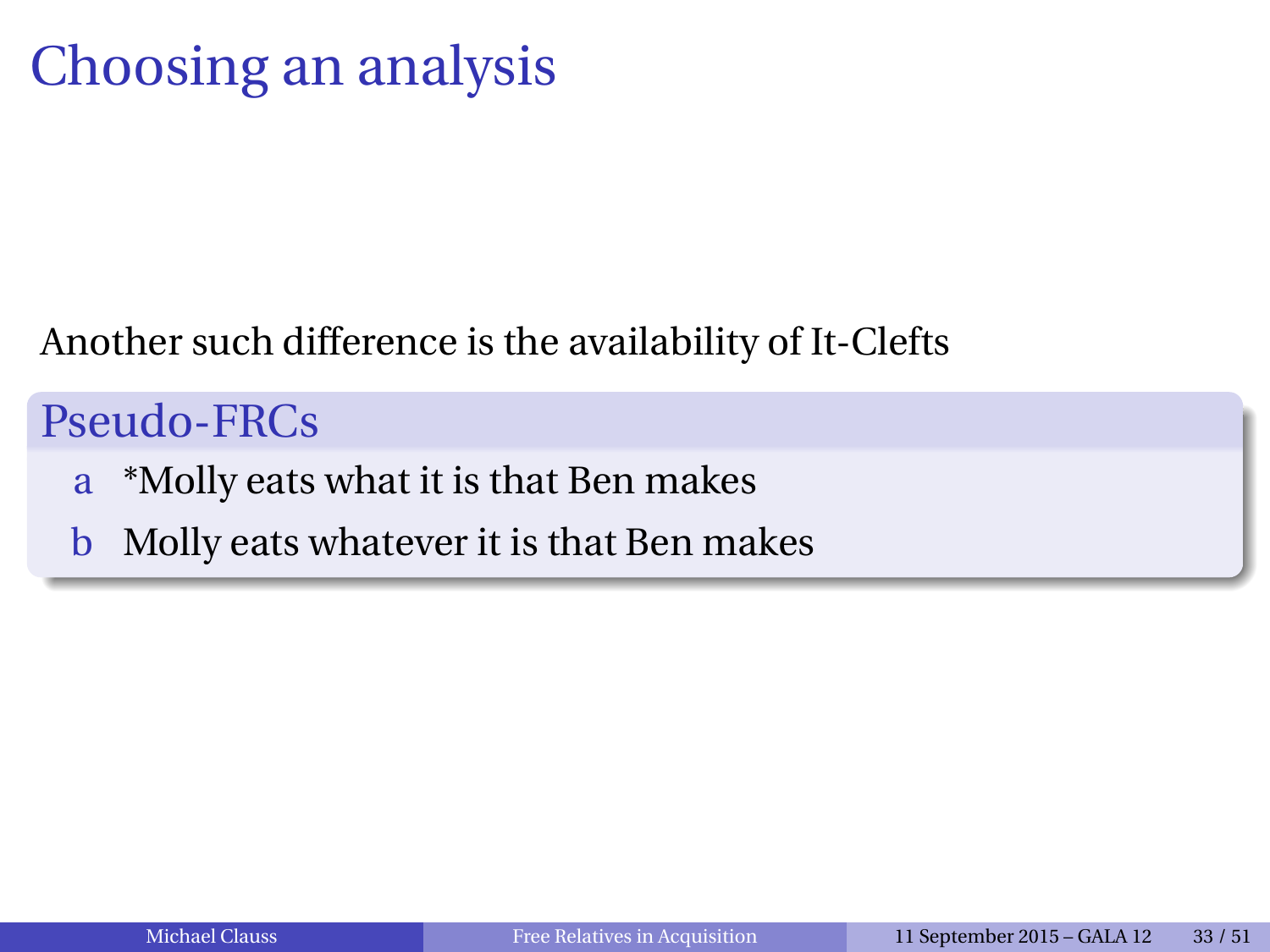# Choosing an analysis

Since It-Clefts result in the same systematic disambiguation as What-NP, children's knowledge can be probed in the same way.

- a Ben saw [*CP*/*DP* what Molly brought]
- b Ben saw [*CP*/∗*DP* what it is that Molly brought]

If children are sensitive to this distinction where they were not to the Wh-NP constraint, it would go against the Pseudo-FRC analysis for children.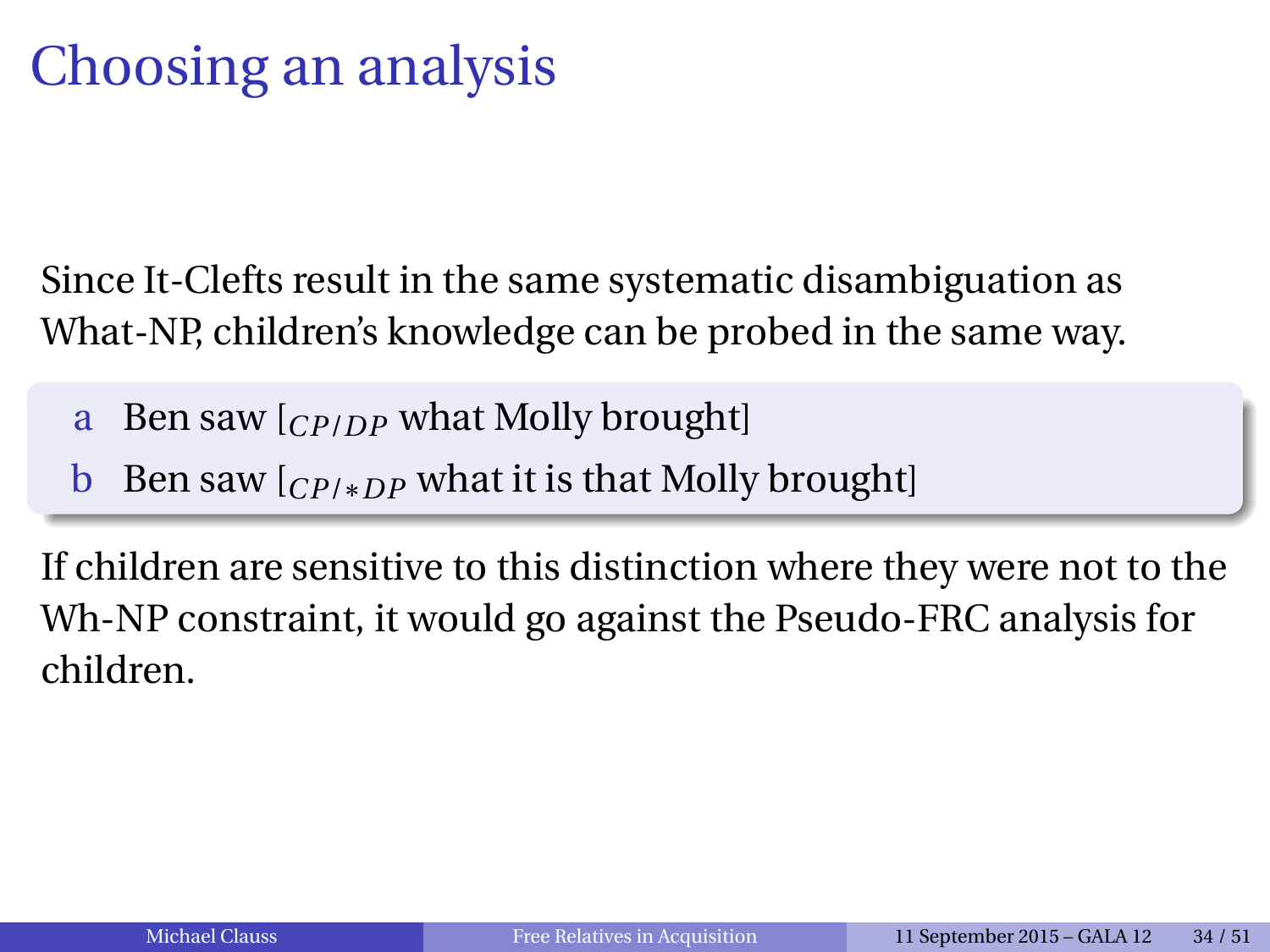# The bigger picture

FRCs are a case where a very particular sort of representation gives rise to a number of constraints on form that distinguish it from related constructions, and these constraints are acquired late by children.

This supports a view of acquisition where generalizations of rules and representations are primal, and idiosyncracies of particular constructions are a secondary concern. But what the exact generalization is is a matter for further investigation.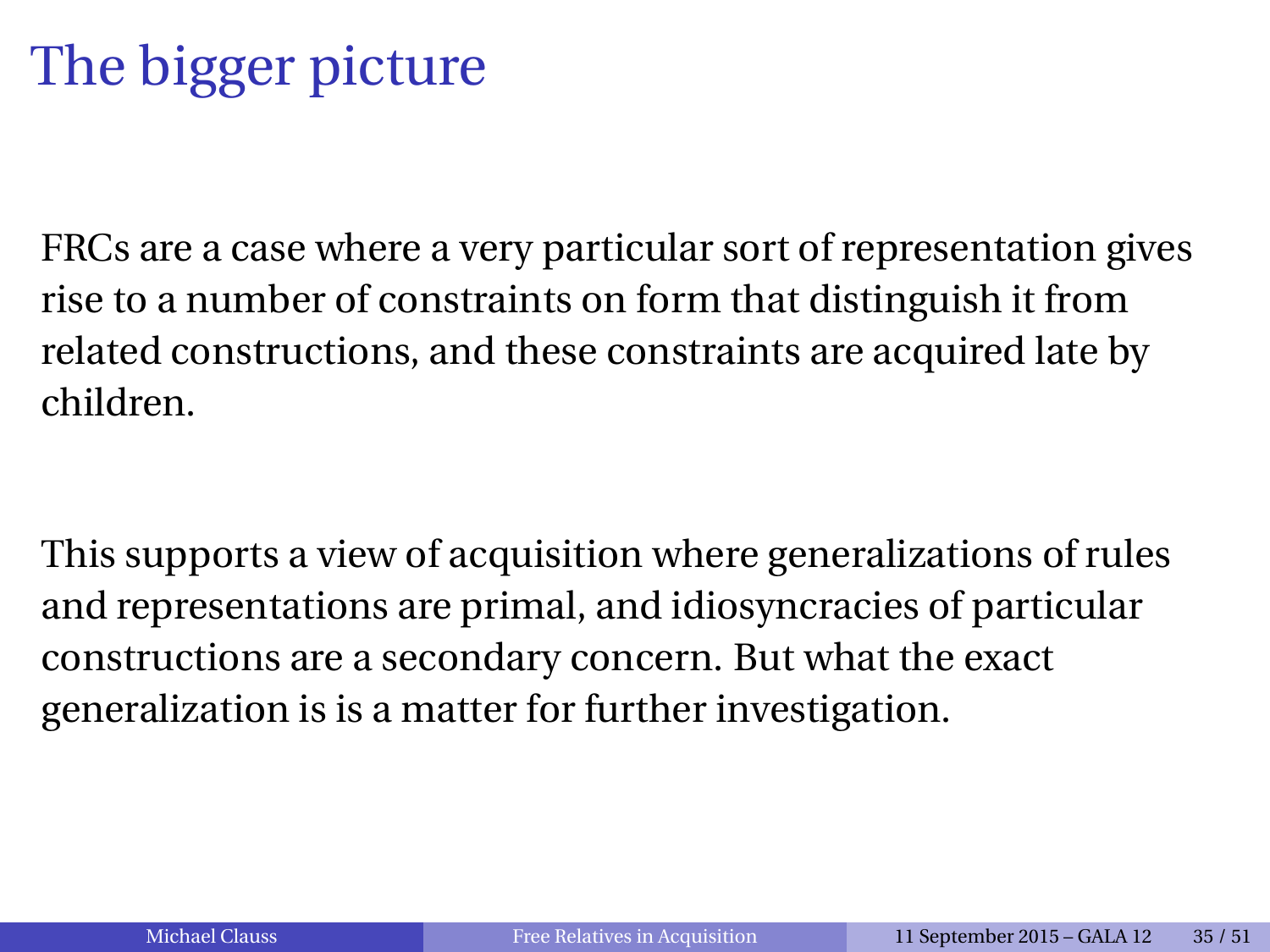# The bigger picture

Both analyses involve a generalization of a pattern that is observed elsewhere in the grammar.

- The Incomplete Derivation analysis generalizes all instances of Wh movement
	- Wh words head DPs which move to Spec-CP
- The Pseudo-FRC analysis generalizes all RCs

A Relative Clause involves adjoining CP to N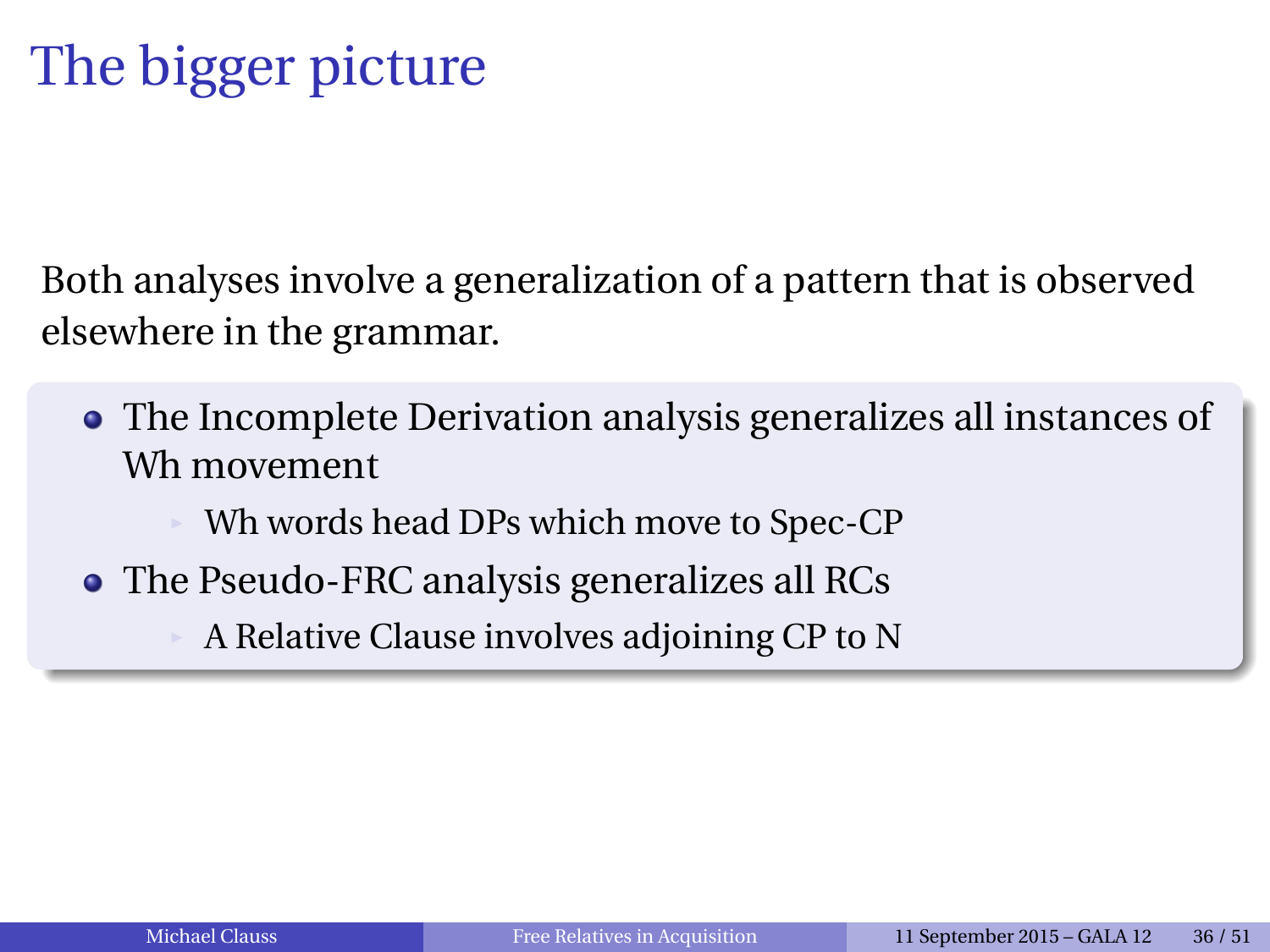# The bigger picture

The choice between the two in some ways is a choice of level of abstraction in generalization

The Incomplete Derivation analysis is a generalized analysis of Wh words

Wh words head DPs which move to Spec-CP

The Pseudo-FRC analysis is a generalized analysis of things with Relative Clauses.

A Relative Clause involves adjoining CP to N

Understanding what each of these predicts and what which predictions are borne out can inform the study of how grammatical patterns are generalized during acquisition.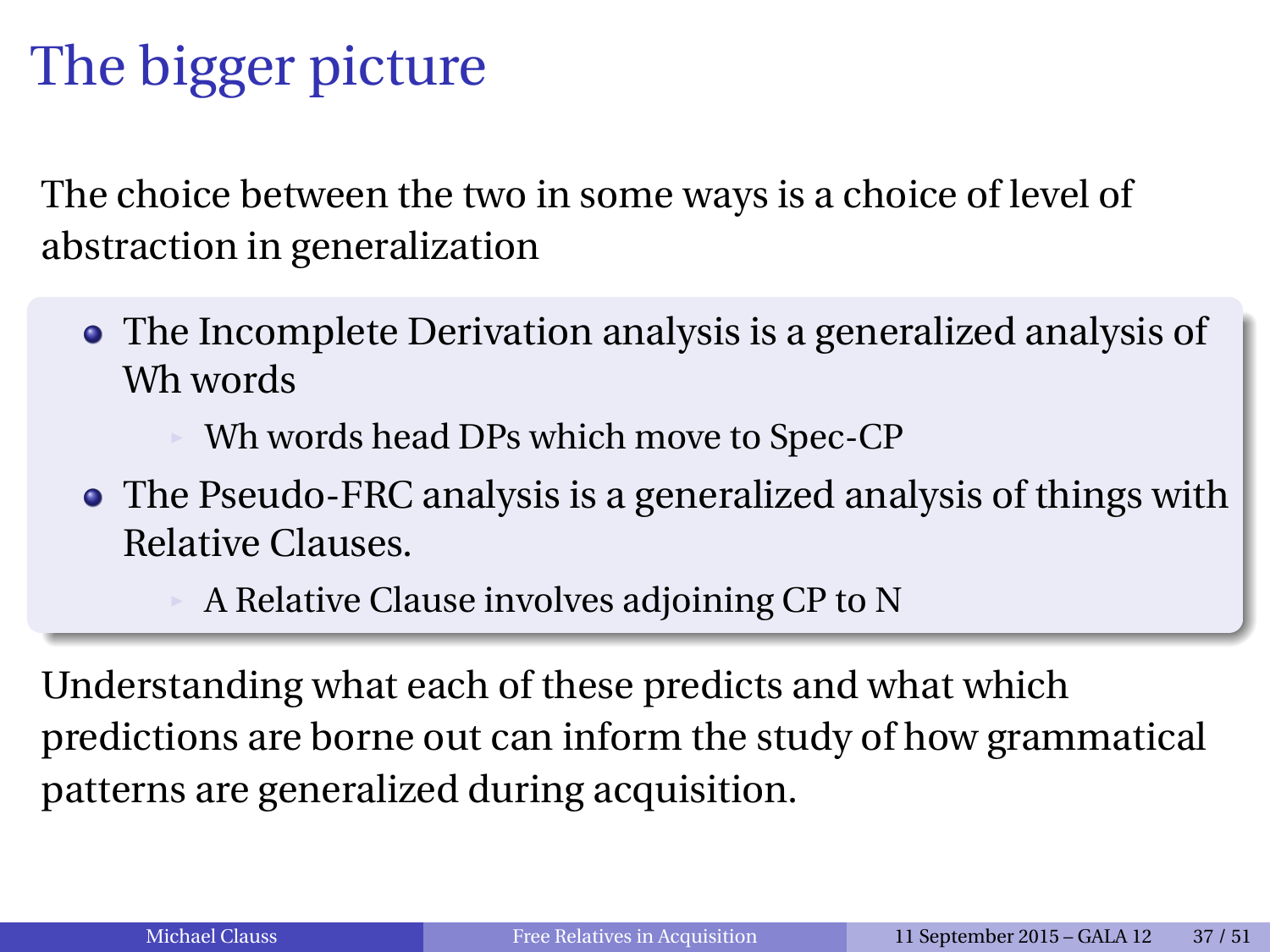### Thank You

This (on-going) work owes a tremendous debt to Tom Roeper, Jill DeVilliers, Magda Oiry, Lyn Frazier, Jeremy Hartman, Luiz Amaral, Rajesh Bhatt, the UMass Language Acquisition Research Center, and audiences at BUCLD 39 and the 2015 LSA Annual Meeting.

Questions or complaints can be sent to mclauss@linguist.umass.edu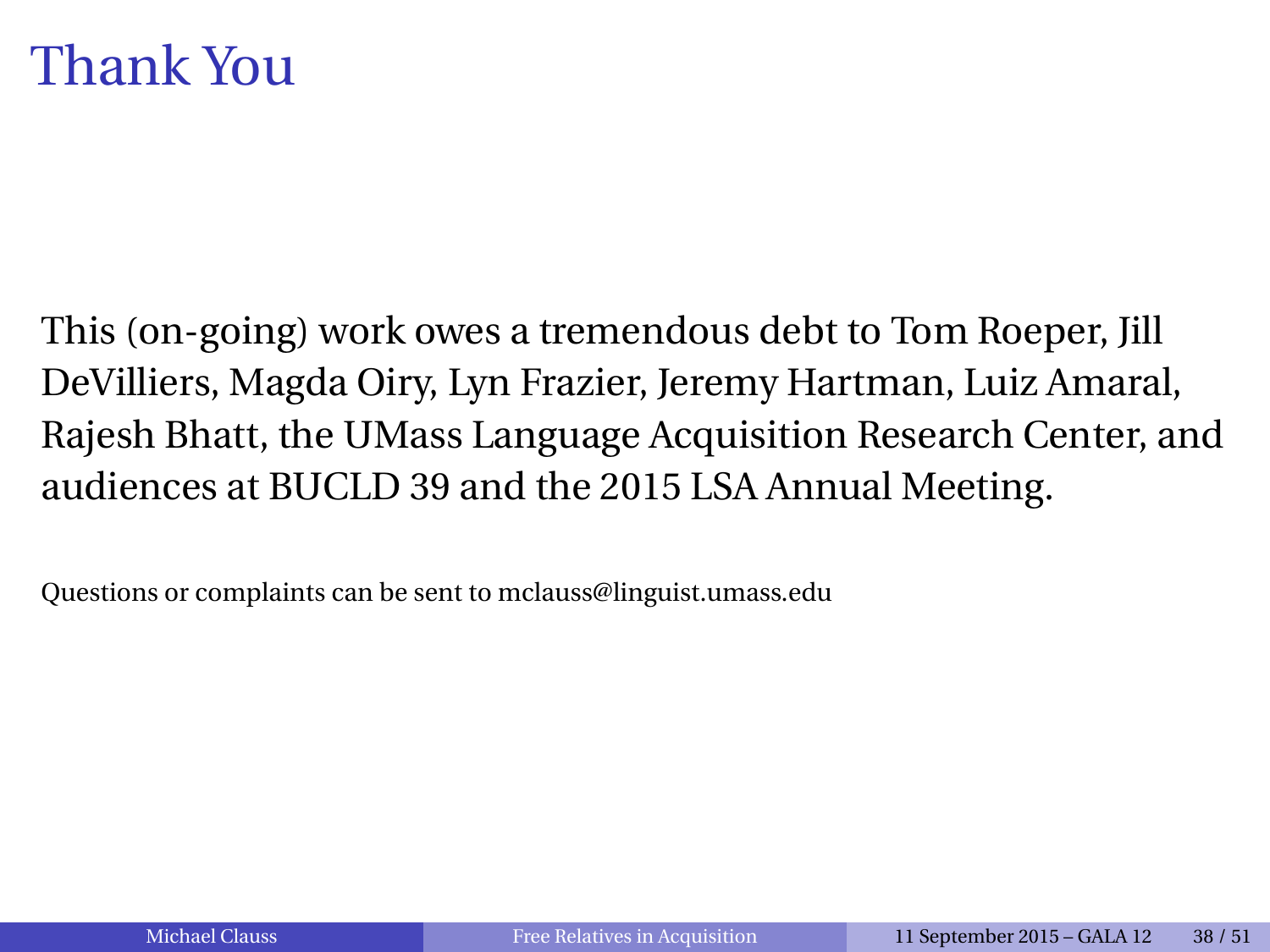### **Outline**

- **Free Relatives and Wh Movement**
- Systematic Disambiguation
- Experiment
- Syntactic consequences
- **Further explorations**  $\bullet$ 
	- Not-so-pseudo FRCs; 'who' in FRCs; changing the adult analysis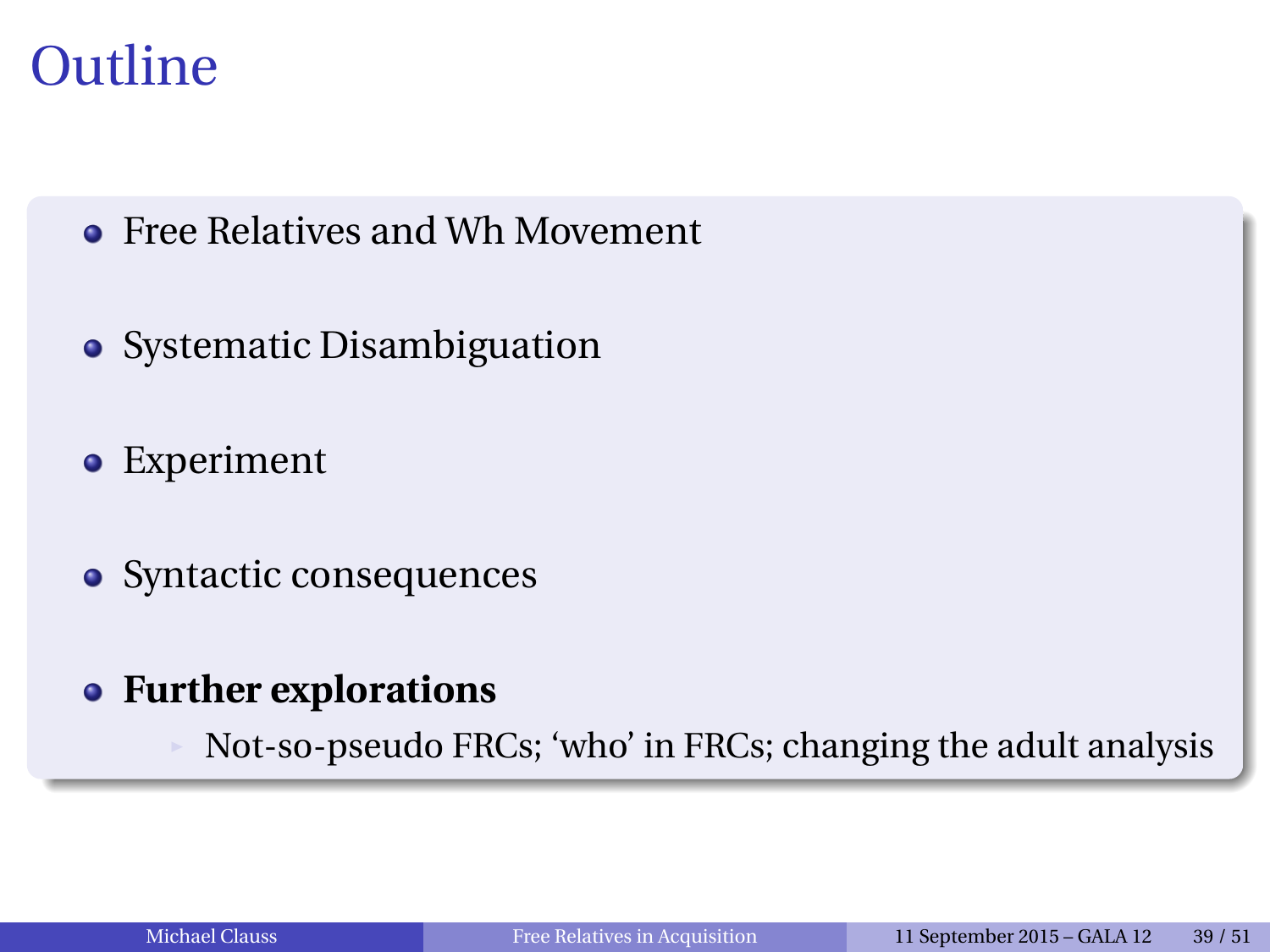An item effect in the adult experiment reveals an interesting factor.

3/4 of the instances of unexpected "True" responses here were for a single item, which happens to be the one item that used an imperfective verb form.

Bill **sees** what articles Mary **writes**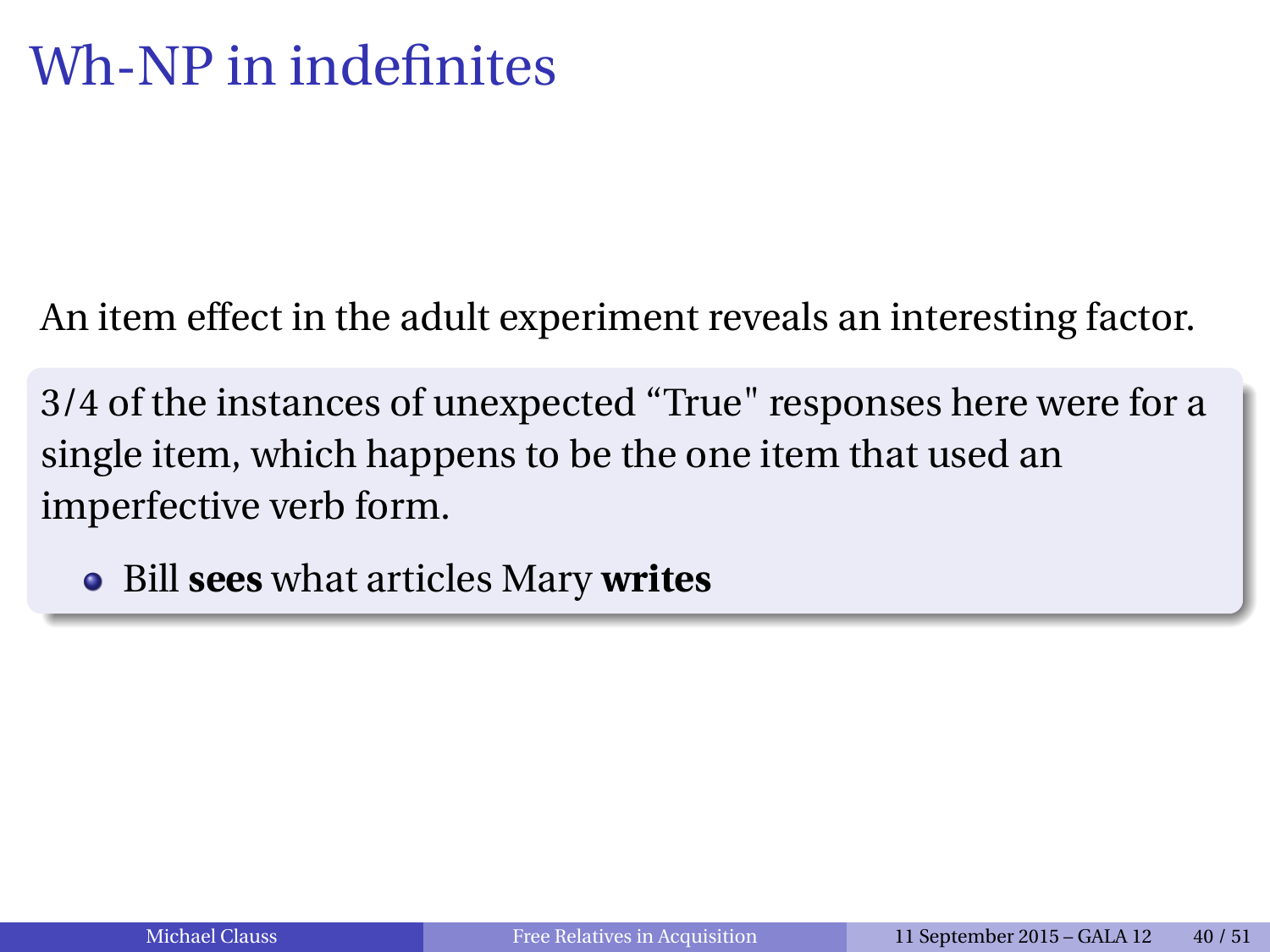## Wh-NP in indefinites

This is undoubtedly due to the effect that genericity can have on the availability of certain forms; tense/aspect and plurality both affect this.

- %Bill **edits** what articles Mary writes
- %Bill liked what **books** Mary had on hand

These factors should play a role in analysis of both child and adult patterns, though it's not immediately clear how to implement the former.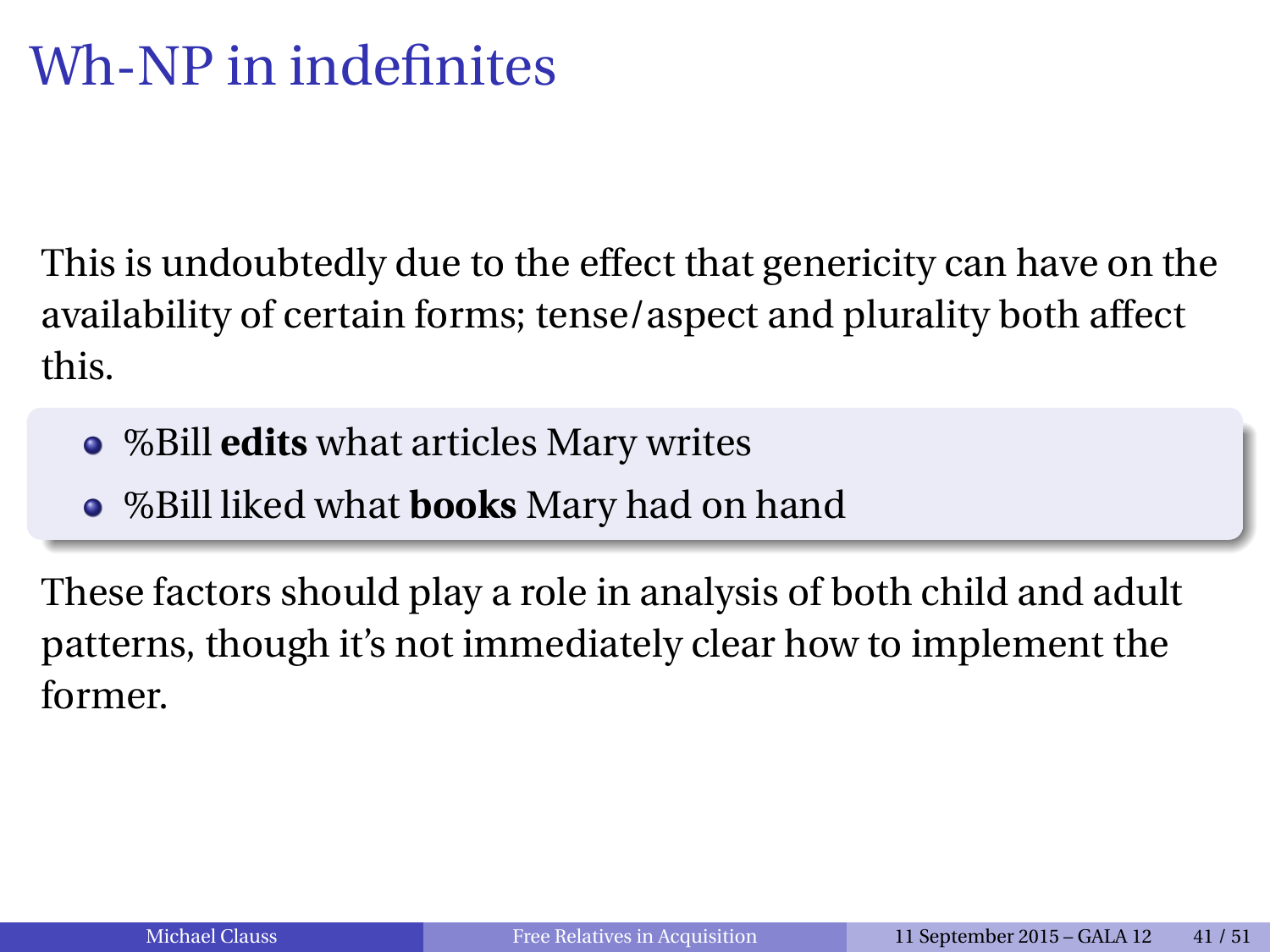### General Principles and Disambiguation

The methodology used here makes an assumption:

Children may use general syntactic principles as adults do to eliminate certain potential ambiguities based on general principles of the grammar.

- Ambiguous: Ben saw what Molly wrote
- Unambiguous: Ben saw what book Molly wrote

We may reasonably ask how generally true this is.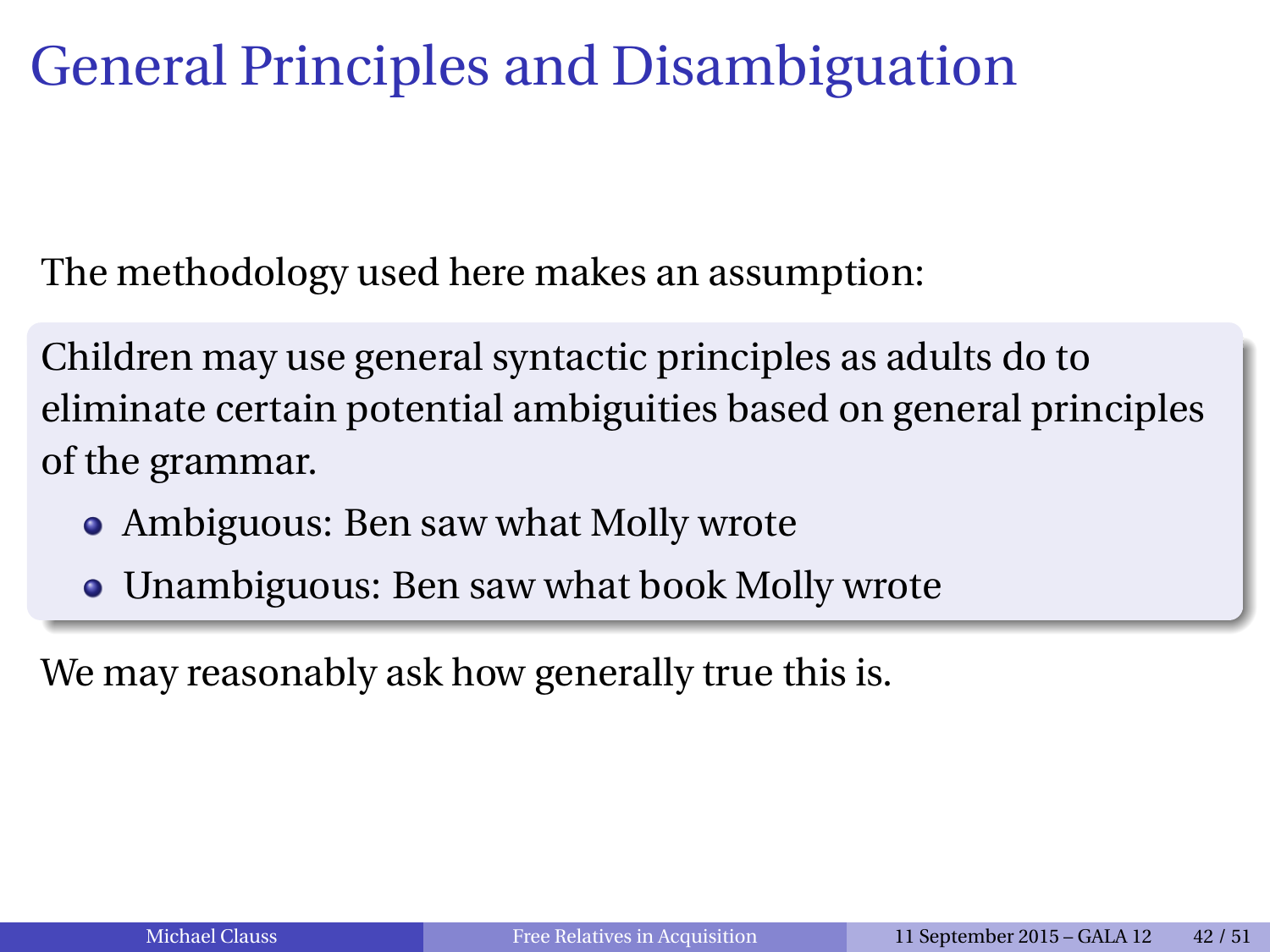# General Principles and Disambiguation

#### In fact we find that children often can.

### Attachment site of adjuncts

• Ambiguous

Ben learned what to cook {from a book, with a Dutch oven}

• Unambiguous

How did Ben learn [what to cook (\**t*)] (*t*)?

Subjacency blocks the embedded reading of 'how'; children will not erroneously give manner-of-cooking answers

Thus we can assume in general that children will use general principles not only to block ungrammatical sentences, but to illicit readings of licit strings.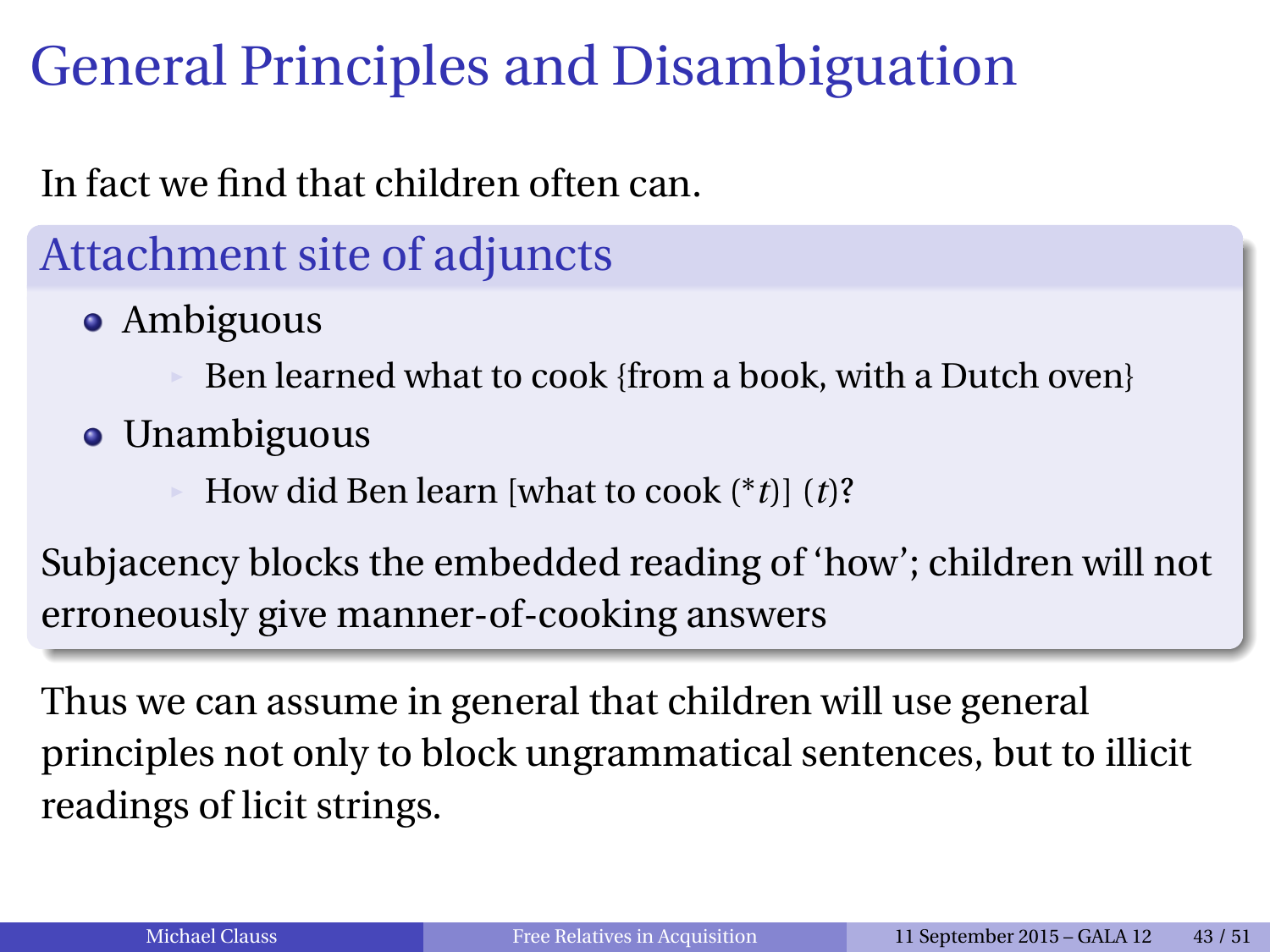A couple issues give rise to possible skepticism to the "Wh-Head Movement" analysis of FRCs in Donati (2006) and work following this. In particular, the marginality-to-badness of 'who' in FRCs

- Ben wondered who Molly brought  $\bullet$
- %Ben met who Molly brought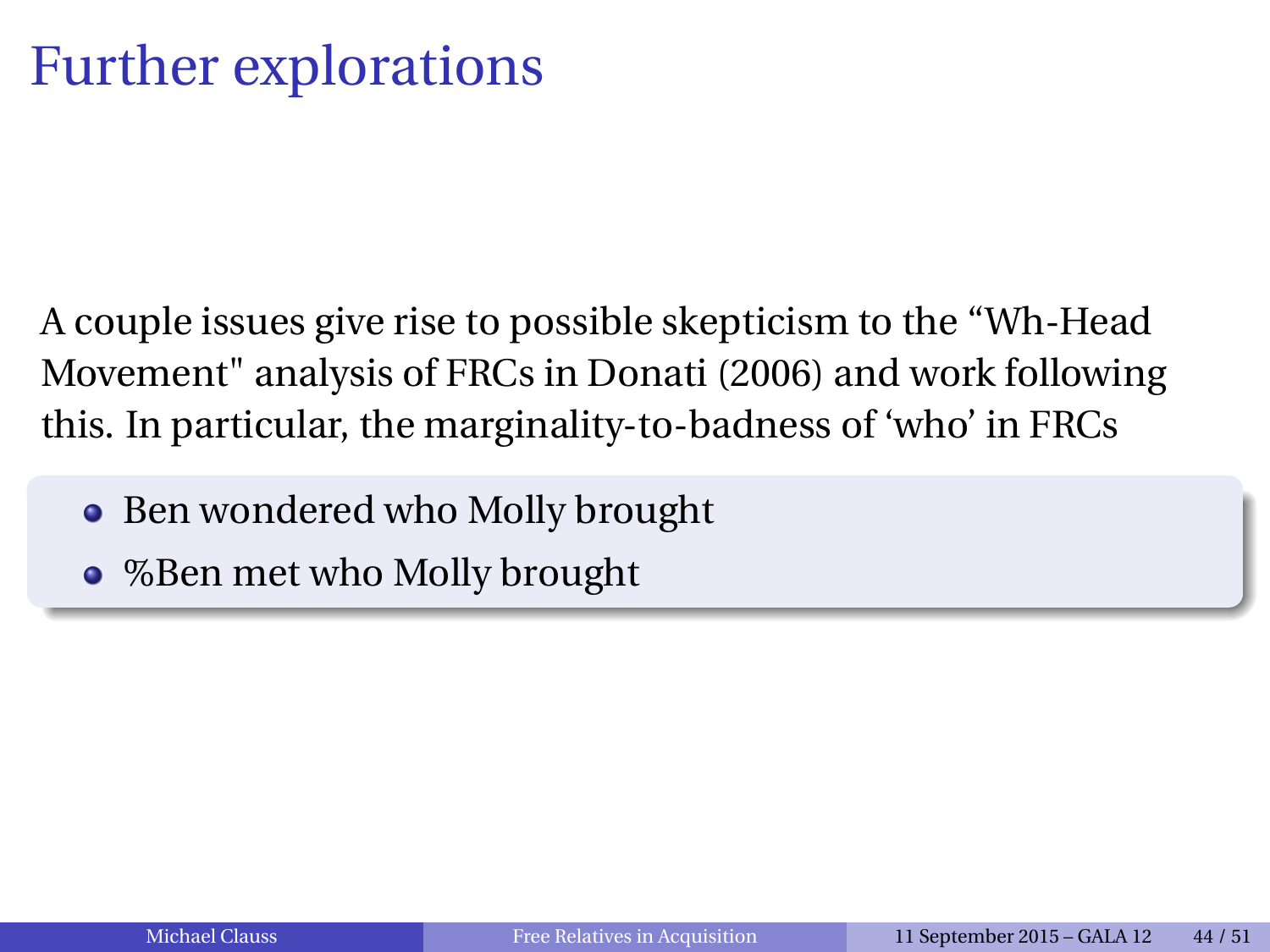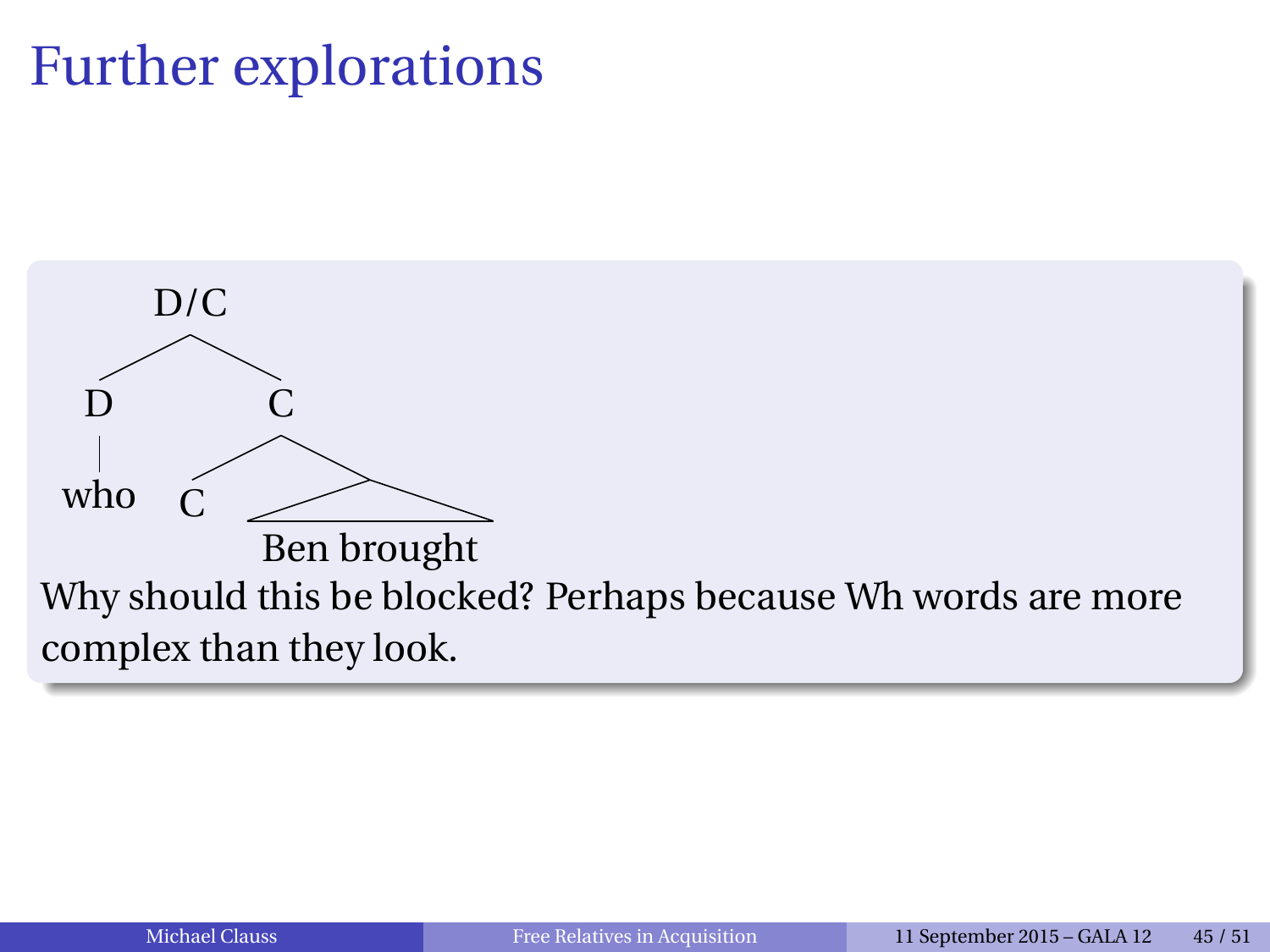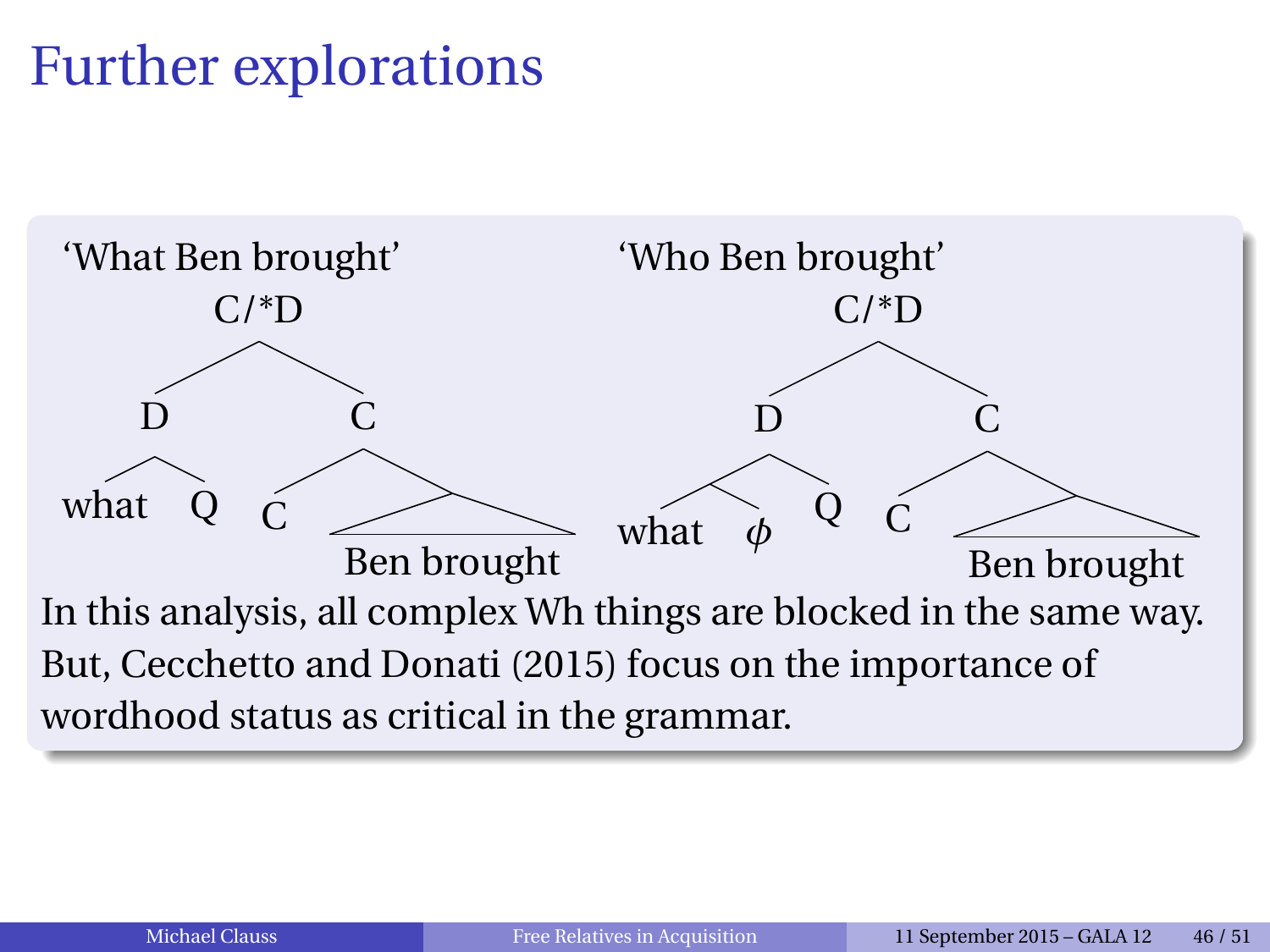The English Wh-NP and 'who' restrictions for FRCs are somewhat idiosyncratic, not necessarily holding cross-linguistically.

Who-FRC crosslinguistically English \*Who cut the grass was pleased about it Malagasy (Paul 2000) Faly [ny manapaka bozaka] happy DET cutting grass '(Those) who are cutting grass are happy'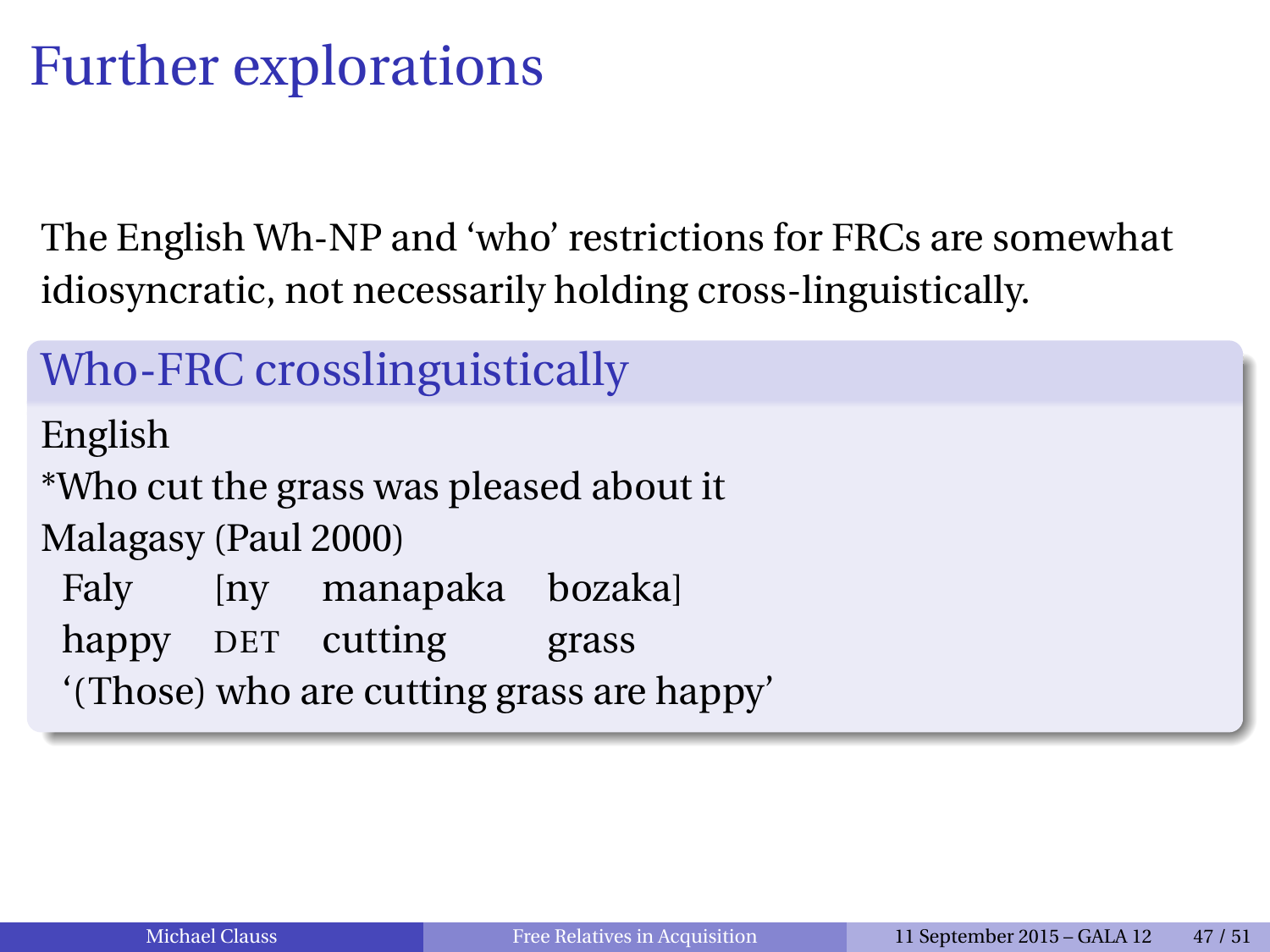Other patterns seem less peculiar to English, such as the blocking of It-Clefts in RCs. Even across languages with very different clefting and relativization systems, this seems to hold.

### Embedded Clefts

English

- (a) The farmer knows who it was that ate the grass
- (b) \*The farmer raised who it was that ate the grass Hindi-Urdu
	- (c) kisān jāntā hai ki voh kaun hai jis-ne ghās khāyī farmer knows PRS that it who is COR-ERG grass ate 'The farmer knows what it was that ate the grass'
	- $(d)$  \*kisān-ne voh pālā voh jo hai jis-ne ghās khā vī farmer-ERG it raised it COR is COR-ERG grass ate 'The farmer raised what it was that ate the grass'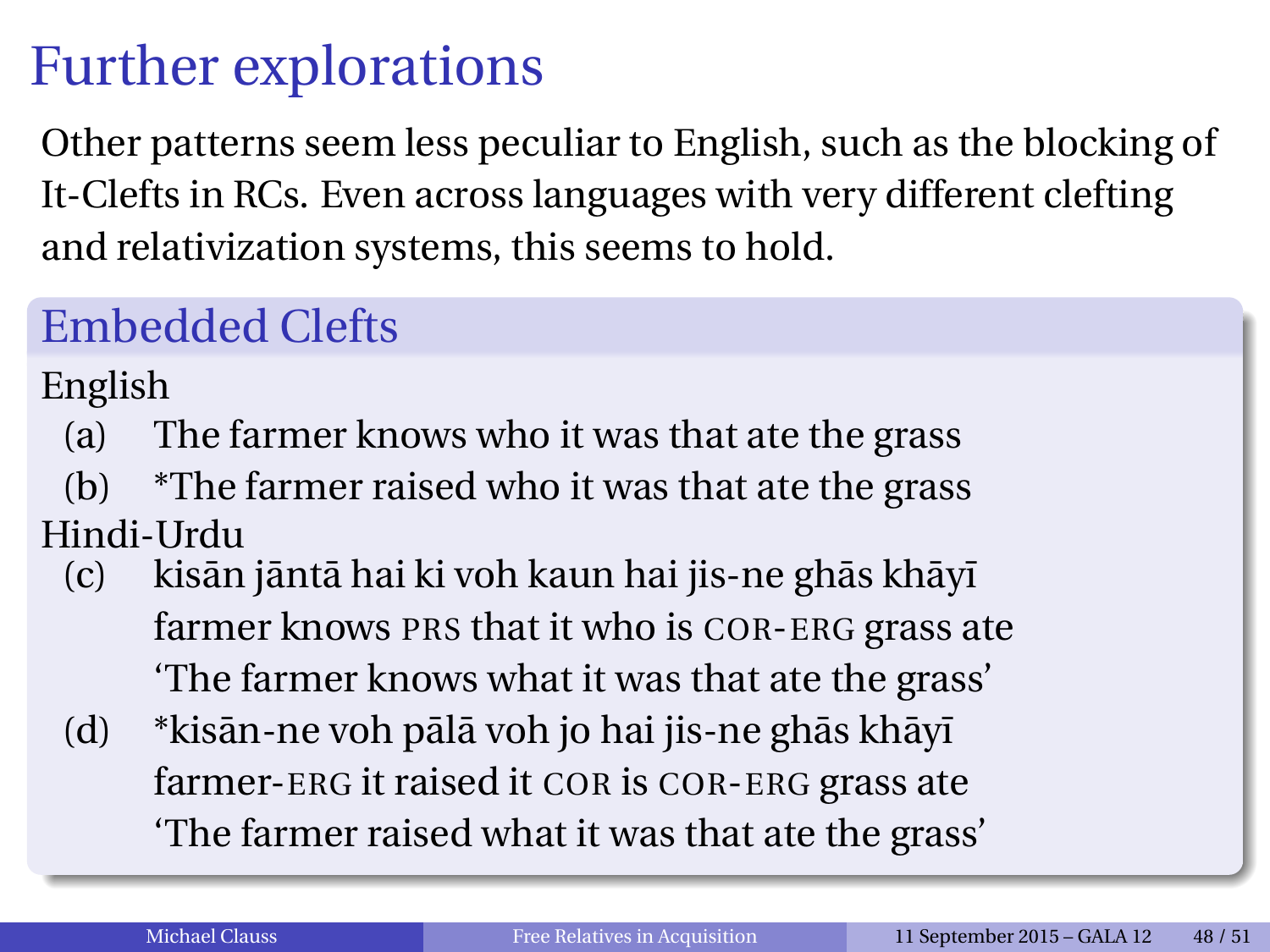Given that the constraint against 'who' in FRCs is also more English specific than the one on Wh-NPs, we might expect an acquisition path something like this:

\*Cleft in RC » \*Who in FRC » \*Wh-NP in FRC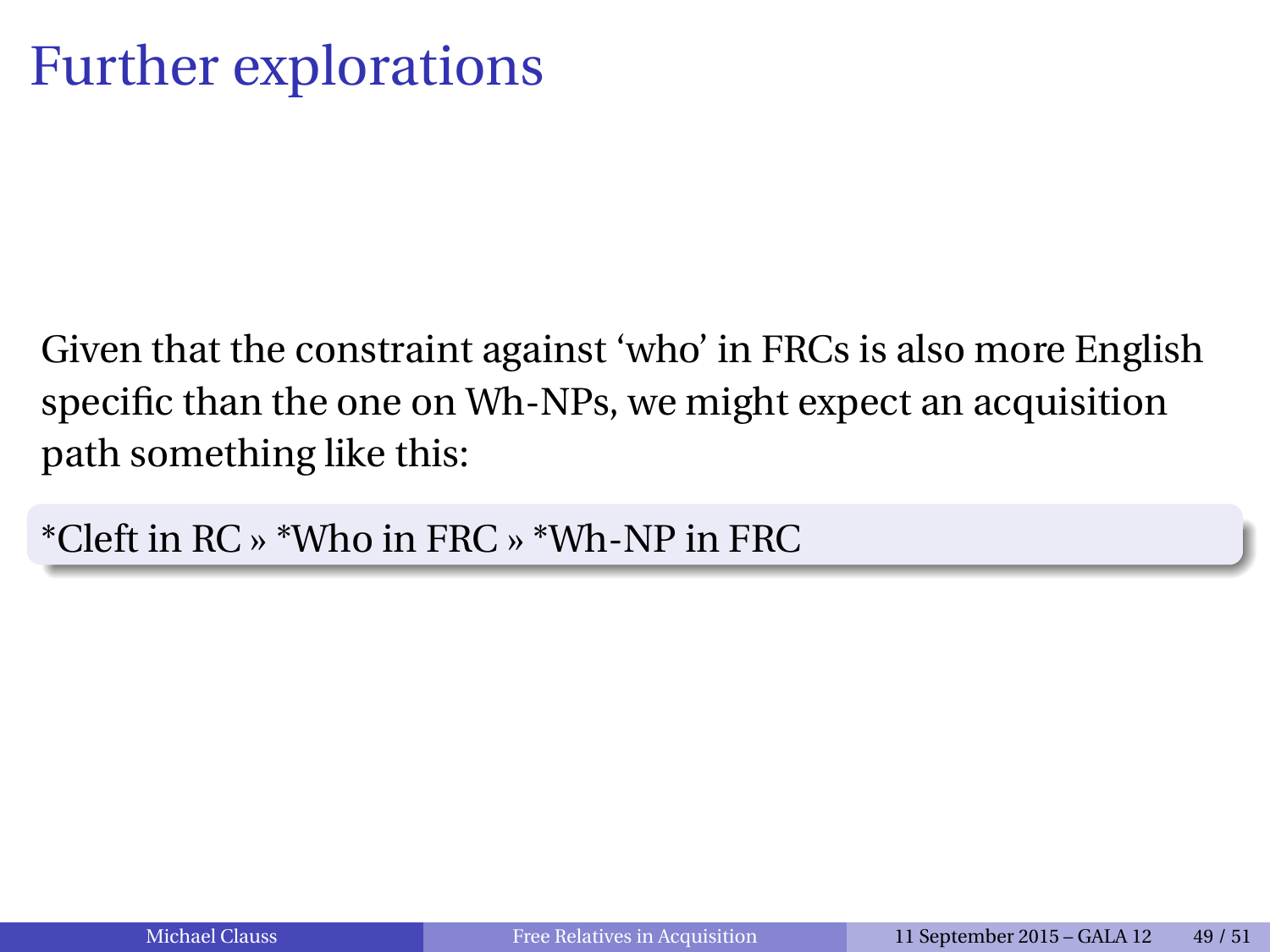The issue of It-Clefts in "Pseudo-FRCs" actually raises some questions for the standard-RC analysis of them.

- \*Ben ate what it is that Molly brought
- Ben ate whatever it is that Molly brought
- \*Ben ate {the thing, anything} it is that Molly brought

It-Clefts are blocked broadly in all RCs. There must be some semantic interaction that saves them in -ever type FRCs.